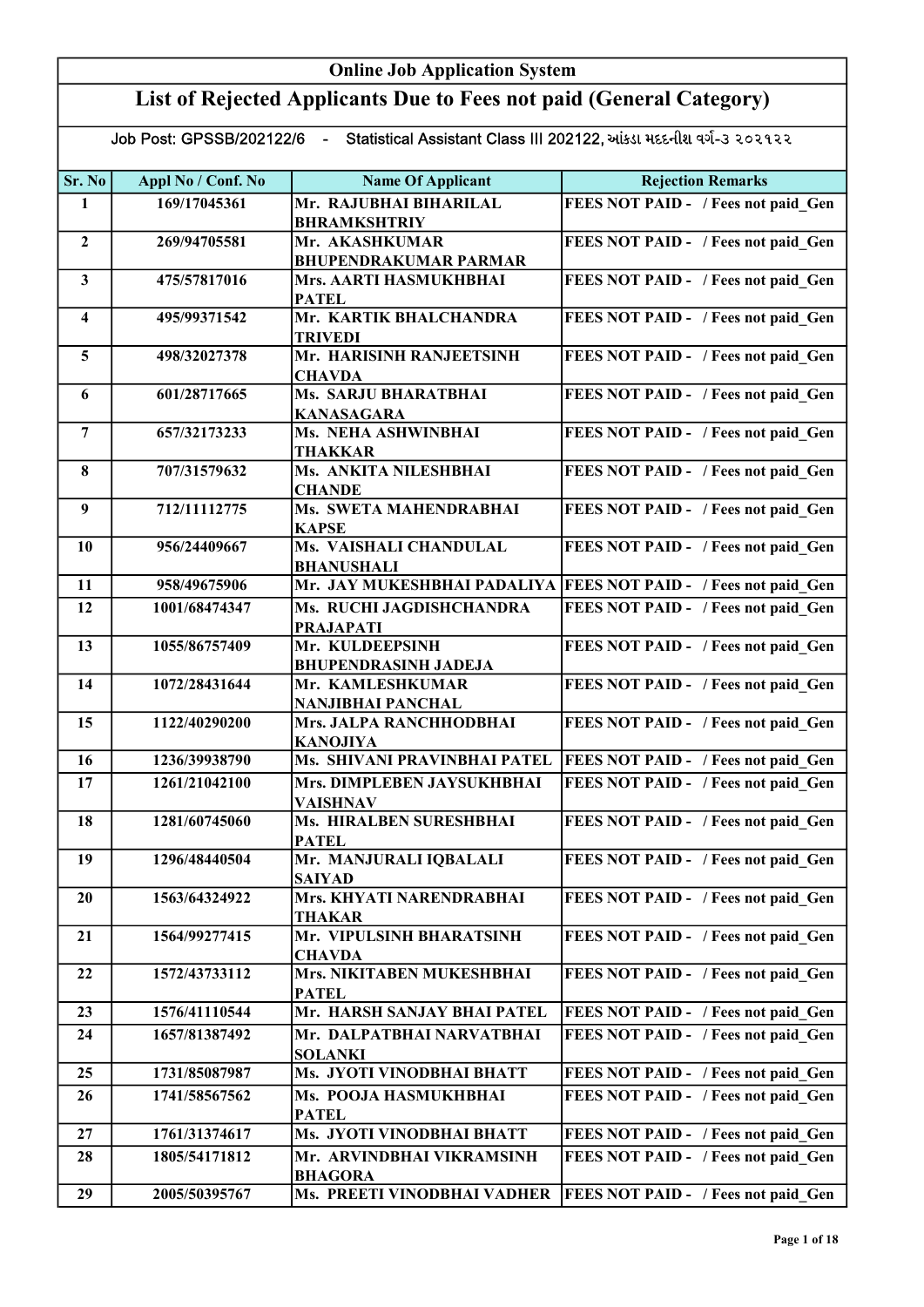|    | <b>Online Job Application System</b> |                                                                      |                                                                 |  |
|----|--------------------------------------|----------------------------------------------------------------------|-----------------------------------------------------------------|--|
|    |                                      | List of Rejected Applicants Due to Fees not paid (General Category)  |                                                                 |  |
|    | Job Post: GPSSB/202122/6             | - Statistical Assistant Class III 202122, આંકડા મદદનીશ વર્ગ-૩ ૨૦૨૧૨૨ |                                                                 |  |
| 30 | 2034/95645849                        | Mrs. EKTABA RAJENDRASINH<br><b>SARVAIYA</b>                          | FEES NOT PAID - / Fees not paid Gen                             |  |
| 31 | 2074/65746617                        | Mr. RAJENDRASINH<br><b>GOVINDSINH CHAVADA</b>                        | FEES NOT PAID - / Fees not paid Gen                             |  |
| 32 | 2168/49602551                        | Mr. MILINDKUMAR MANOJBHAI<br><b>DAVE</b>                             | FEES NOT PAID - / Fees not paid Gen                             |  |
| 33 | 2334/12587011                        | Mr. MANOJ KANJIBHAI TRIVEDI                                          | FEES NOT PAID - / Fees not paid Gen                             |  |
| 34 | 2354/50335855                        | Ms. MUBINA SALIMBHAI PATEL                                           | FEES NOT PAID - / Fees not paid Gen                             |  |
| 35 | 2395/48003230                        | Ms. PRACHIBEN RAJESHKUMAR<br><b>VARDE</b>                            | FEES NOT PAID - / Fees not paid Gen                             |  |
| 36 | 2408/79175764                        | Mr. MILAN KIRITBHAI DOSHI                                            | FEES NOT PAID - / Fees not paid Gen                             |  |
| 37 | 2698/11711070                        | Ms. VASAVDATTA<br>NARENDRABHAI DAVE                                  | FEES NOT PAID - / Fees not paid Gen                             |  |
| 38 | 2720/61759878                        | Mr. PRAKRAMSINH<br><b>DHARMENDRASINH VGHELA</b>                      | FEES NOT PAID - / Fees not paid Gen                             |  |
| 39 | 2751/59399679                        | Mrs. KOMALBEN RAGNATBHAI<br><b>MOGA</b>                              | FEES NOT PAID - / Fees not paid Gen                             |  |
| 40 | 2779/41096810                        | Mrs. PRITI SATISHBHAI SHARMA                                         | FEES NOT PAID - / Fees not paid Gen                             |  |
| 41 | 2854/27110312                        | Mr. SAJEEDBHAI ISHAKBHAI<br><b>SHEKH</b>                             | FEES NOT PAID - / Fees not paid Gen                             |  |
| 42 | 2883/42013939                        | Ms. VISHVABEN PRAMODBHAI<br><b>PATEL</b>                             | FEES NOT PAID - / Fees not paid Gen                             |  |
| 43 | 3003/95948199                        | Mr. APURVA HEMANTKUMAR<br><b>SHUKLA</b>                              | FEES NOT PAID - / Fees not paid Gen                             |  |
| 44 | 3012/81442183                        | Mr. HIRENKUMAR<br><b>KAMLESHKUMAR DABHI</b>                          | FEES NOT PAID - / Fees not paid Gen                             |  |
| 45 | 3022/98831633                        | Ms. MITTALBEN<br><b>MAHENDRABHAI MAHERA</b>                          | FEES NOT PAID - / Fees not paid Gen                             |  |
| 46 | 3062/98173608                        | <b>VACHHANI</b>                                                      | Mr. DHIRENKUMAR CHANDULAL   FEES NOT PAID - / Fees not paid Gen |  |
| 47 | 3085/51210409                        | Ms. EKTABAHEN PRAVINLAL<br><b>PATEL</b>                              | FEES NOT PAID - / Fees not paid Gen                             |  |
| 48 | 3110/92213205                        | Ms. ISHA JAYESHBHAI PATEL                                            | FEES NOT PAID - / Fees not paid Gen                             |  |
| 49 | 3117/66442126                        | Mr. MEHUL PRAVINSINH<br><b>CHAUHAN</b>                               | FEES NOT PAID - / Fees not paid Gen                             |  |
| 50 | 3126/19415890                        | <b>Ms. SARANGIBEN</b><br>PANKAJKUMAR VYAS                            | FEES NOT PAID - / Fees not paid Gen                             |  |
| 51 | 3155/98570562                        | Mr. RUPESH LAXMANBHAI<br><b>PUROHIT</b>                              | FEES NOT PAID - / Fees not paid Gen                             |  |
| 52 | 3159/16729708                        | Ms. FARHATBANU MOHSINBHAI<br><b>SHAIKH</b>                           | FEES NOT PAID - / Fees not paid Gen                             |  |
| 53 | 3242/98128346                        | Mrs. SUNITA BHASKARBHAI<br><b>CHAUHAN</b>                            | FEES NOT PAID - / Fees not paid Gen                             |  |
| 54 | 3333/15363931                        | <b>Ms. SNEHALKUMARI</b><br><b>RAJESHKUMAR FARMER</b>                 | FEES NOT PAID - / Fees not paid Gen                             |  |
| 55 | 3363/54956135                        | Ms. DEVYANI RASIKLAL<br><b>DHARAIYA</b>                              | FEES NOT PAID - / Fees not paid Gen                             |  |
| 56 | 3373/22103745                        | Mr. TUSHARKUMAR DHIRAJLAL<br><b>PAREKH</b>                           | FEES NOT PAID - / Fees not paid Gen                             |  |
| 57 | 3377/86303441                        | Mrs. ROSHANI HARNILKUMAR<br><b>PATEL</b>                             | FEES NOT PAID - / Fees not paid Gen                             |  |
| 58 | 3400/75517940                        | Mr. MITRAJSINH<br><b>NARENDRASINH RATHOD</b>                         | FEES NOT PAID - / Fees not paid Gen                             |  |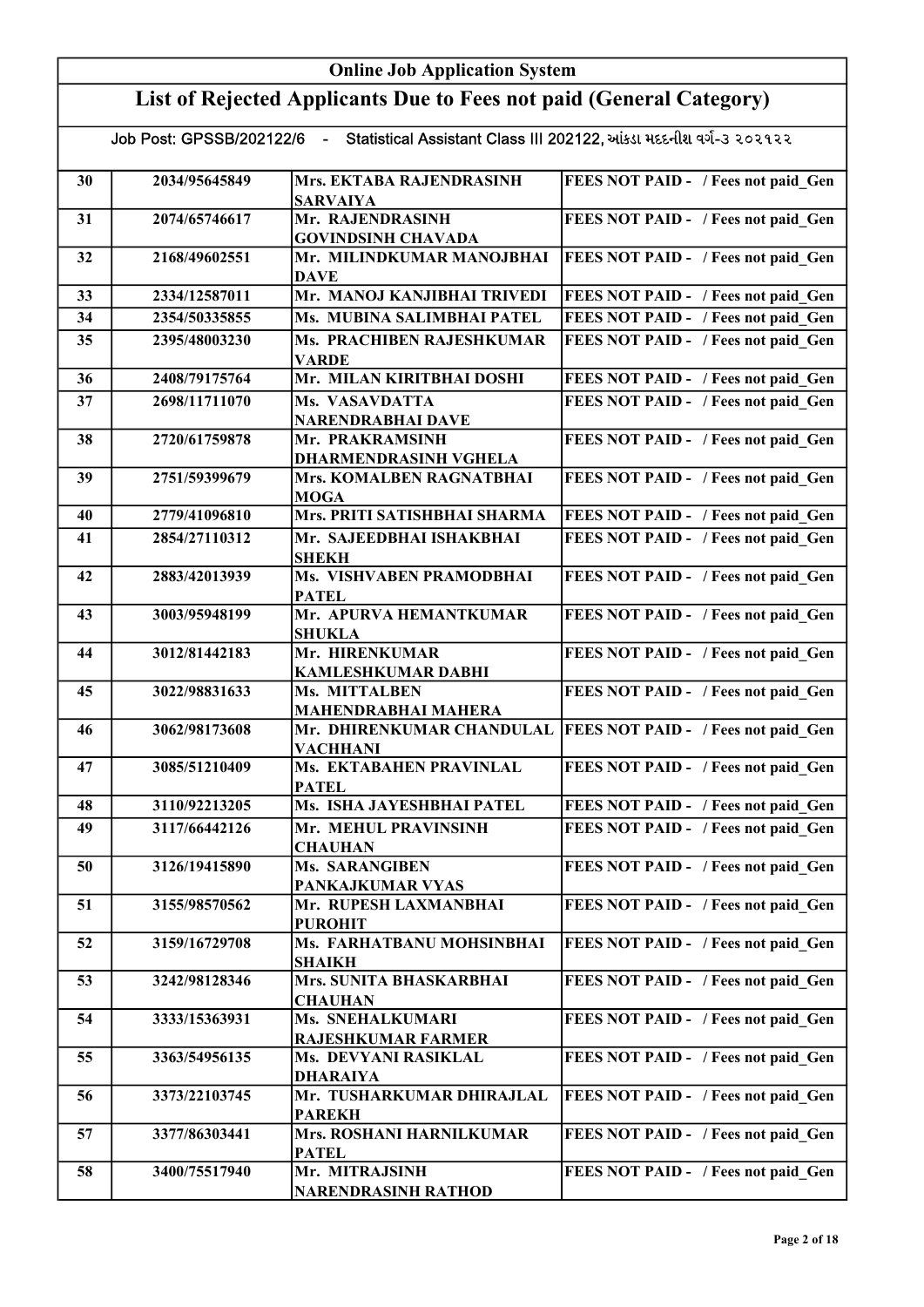|    | <b>Online Job Application System</b> |                                                                                               |                                                                 |  |
|----|--------------------------------------|-----------------------------------------------------------------------------------------------|-----------------------------------------------------------------|--|
|    |                                      | List of Rejected Applicants Due to Fees not paid (General Category)                           |                                                                 |  |
|    |                                      | Job Post: GPSSB/202122/6 - Statistical Assistant Class III 202122, આંકડા મદદનીશ વર્ગ-૩ ૨૦૨૧૨૨ |                                                                 |  |
| 59 | 3480/95618271                        | Mrs. KHYATI RONAK UPADHYAY                                                                    | FEES NOT PAID - / Fees not paid Gen                             |  |
| 60 | 3556/90011683                        | Ms. RIDDHI RATILAL KANANI                                                                     | FEES NOT PAID - / Fees not paid Gen                             |  |
| 61 | 3584/85047511                        | Mr. NARESH RAJENDRABHAI<br><b>BHANUSHALI</b>                                                  | FEES NOT PAID - / Fees not paid Gen                             |  |
| 62 | 3715/12024594                        | Ms. DISHABEN VISHNUPRASAD<br><b>RAVAL</b>                                                     | FEES NOT PAID - / Fees not paid Gen                             |  |
| 63 | 3824/78085177                        | Ms. ANITABEN BHARATBHAI<br><b>PATEL</b>                                                       | FEES NOT PAID - / Fees not paid Gen                             |  |
| 64 | 3874/85695665                        | Mr. YUVRAJSINH MAHAVIRSINH<br><b>PARMAR</b>                                                   | FEES NOT PAID - / Fees not paid Gen                             |  |
| 65 | 3954/15600238                        | Mr. KIRAN KUMAR MAGANLAL<br><b>BOKHANI</b>                                                    | FEES NOT PAID - / Fees not paid_Gen                             |  |
| 66 | 4027/55285029                        | Ms. TEJAL NATWARSHINH<br><b>PARMAR</b>                                                        | FEES NOT PAID - / Fees not paid Gen                             |  |
| 67 | 4052/91018306                        | Ms. NAMRATA BHARATBHAI<br><b>JOSHI</b>                                                        | FEES NOT PAID - / Fees not paid Gen                             |  |
| 68 | 4073/24665615                        | Ms. KAJAL LALITKUMAR JOSHI                                                                    | FEES NOT PAID - / Fees not paid Gen                             |  |
| 69 | 4144/61147197                        | Mr. HARSHAL DIPAKBHAI<br>MEHTA                                                                | FEES NOT PAID - / Fees not paid Gen                             |  |
| 70 | 4197/66490834                        | Mr. PRAGNESH HARESHBHAI<br><b>DAVE</b>                                                        | FEES NOT PAID - / Fees not paid Gen                             |  |
| 71 | 4326/14931165                        | Mr. PRAGNESH HARESHBHAI<br>DAVE                                                               | FEES NOT PAID - / Fees not paid Gen                             |  |
| 72 | 4519/33437093                        | Mr. JAYDEEP DINESHBHAI VYAS                                                                   | FEES NOT PAID - / Fees not paid Gen                             |  |
| 73 | 4553/44932713                        | Mr. ANKURKUMAR<br>RANCHHODLAL THAKKAR                                                         | FEES NOT PAID - / Fees not paid Gen                             |  |
| 74 | 4572/88307564                        | Mr. DIVYESH VIPIN KUMAR                                                                       | FEES NOT PAID - / Fees not paid Gen                             |  |
| 75 | 4586/40192173                        | Mr. TABREJKHAN SABIRKHAN<br><b>PATHAN</b>                                                     | FEES NOT PAID - / Fees not paid Gen                             |  |
| 76 | 4653/88251452                        | Ms. SHAMABANU SABIRAHMED<br><b>SHAIKH</b>                                                     | FEES NOT PAID - / Fees not paid_Gen                             |  |
| 77 | 4722/78441539                        | Mr. KAILASH LAXMANBHAI<br><b>PANCHOLI</b>                                                     | FEES NOT PAID - / Fees not paid Gen                             |  |
| 78 | 4804/46060187                        | Mr. MANISHKUMAR<br><b>JASHVANTBHAI PARMAR</b>                                                 | FEES NOT PAID - / Fees not paid Gen                             |  |
| 79 | 4877/40229083                        | Mr. PRATIKKUMAR PRAVINBHAI<br><b>VAGHELA</b>                                                  | FEES NOT PAID - / Fees not paid Gen                             |  |
| 80 | 4884/83490867                        | Ms. ANJALI PRAVEENKUMAR<br><b>SHASHTRI</b>                                                    | FEES NOT PAID - / Fees not paid Gen                             |  |
| 81 | 5000/28741875                        | Ms. VAISHALI BEN GOVIND BHAI<br><b>PARMAR</b>                                                 | FEES NOT PAID - / Fees not paid Gen                             |  |
| 82 | 5010/63285559                        | Mr. HARSHAD NARENDRABHAI<br><b>GOR</b>                                                        | FEES NOT PAID - / Fees not paid Gen                             |  |
| 83 | 5021/50844914                        | Mr. AMAR ASHOKBHAI BHANDEL                                                                    | <b>FEES NOT PAID - / Fees not paid_Gen</b>                      |  |
| 84 | 5127/42335043                        | Ms. PRIYANKABA<br><b>HARICHNDRASINH VALA</b>                                                  | FEES NOT PAID - / Fees not paid Gen                             |  |
| 85 | 5273/52642682                        |                                                                                               | Ms. SWETA PRABHUDAS HIRPARA FEES NOT PAID - / Fees not paid_Gen |  |
| 86 | 5281/26113134                        |                                                                                               | Ms. SWETA PRABHUDAS HIRPARA FEES NOT PAID - / Fees not paid Gen |  |
| 87 | 5286/30955631                        | Ms. JYOTI SUBHASHCHAND<br>SHARMA                                                              | FEES NOT PAID - / Fees not paid Gen                             |  |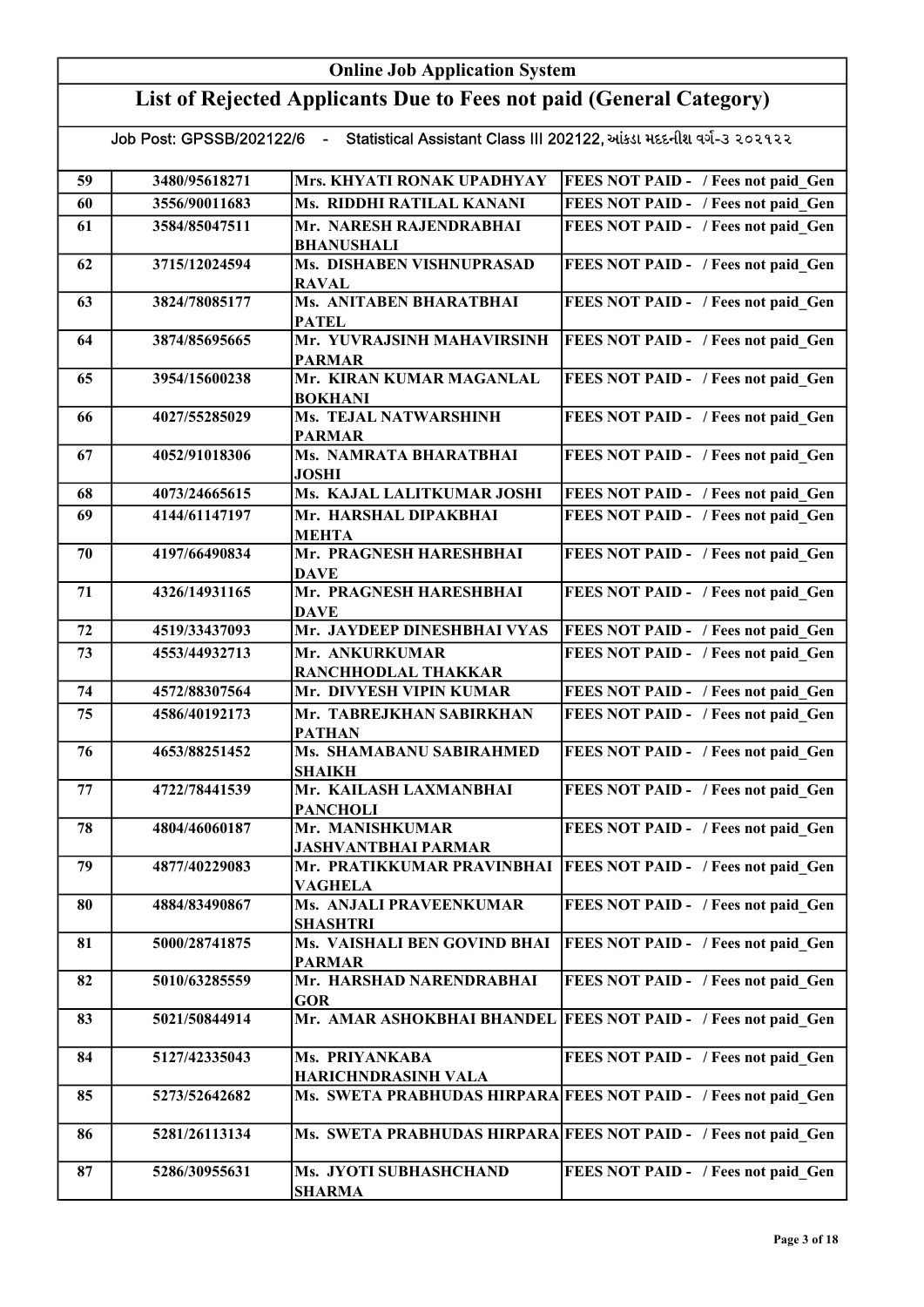|     | <b>Online Job Application System</b> |                                                                                               |                                            |  |
|-----|--------------------------------------|-----------------------------------------------------------------------------------------------|--------------------------------------------|--|
|     |                                      | List of Rejected Applicants Due to Fees not paid (General Category)                           |                                            |  |
|     |                                      | Job Post: GPSSB/202122/6 - Statistical Assistant Class III 202122, આંકડા મદદનીશ વર્ગ-૩ ૨૦૨૧૨૨ |                                            |  |
| 88  | 5301/46122022                        | Ms. SHRADHDHABEN<br>PRAVINKUMAR INGARODIYA                                                    | FEES NOT PAID - / Fees not paid_Gen        |  |
| 89  | 5452/78592559                        | Mr. KARANSINH DHEERSINH<br><b>CHAUHAN</b>                                                     | FEES NOT PAID - / Fees not paid Gen        |  |
| 90  | 5738/25651757                        | Mr. SOHAM NIRANJANKUMAR<br><b>JOSHI</b>                                                       | FEES NOT PAID - / Fees not paid Gen        |  |
| 91  | 6059/76580073                        | Mrs. SHRADDHA BHIKHALAL<br><b>JOSHI</b>                                                       | FEES NOT PAID - / Fees not paid Gen        |  |
| 92  | 6068/66788378                        | Mr. BHUPENDRASINH<br>RAJENDRASINH JADEJA                                                      | FEES NOT PAID - / Fees not paid Gen        |  |
| 93  | 6153/98987075                        | Ms. KHYATI SHANTILAL<br><b>VIRAMGAMA</b>                                                      | FEES NOT PAID - / Fees not paid Gen        |  |
| 94  | 6186/69615424                        | <b>Ms. SHRADDHABEN</b><br><b>BHARATBHAI RAMANI</b>                                            | FEES NOT PAID - / Fees not paid Gen        |  |
| 95  | 6368/81828049                        | Mrs. NIMISHABEN RAMANBHAI<br><b>BARIYA</b>                                                    | FEES NOT PAID - / Fees not paid Gen        |  |
| 96  | 6397/33963802                        | Mr. DIXIT DALSUKHBHAI<br><b>PRAJAPATI</b>                                                     | FEES NOT PAID - / Fees not paid Gen        |  |
| 97  | 6485/48606873                        | Ms. VEKARIYA HARESHBHAI<br><b>PRATIKSHA</b>                                                   | FEES NOT PAID - / Fees not paid Gen        |  |
| 98  | 6521/68800463                        | Ms. KAYNAT BADARUDDINBHAI<br><b>MANIYAR</b>                                                   | FEES NOT PAID - / Fees not paid Gen        |  |
| 99  | 6523/73322068                        | Mr. ABHISHEK KAMLESHBHAI<br><b>PATEL</b>                                                      | FEES NOT PAID - / Fees not paid Gen        |  |
| 100 | 6637/69162994                        | Mr. RAVI KALUBHAI KARETIYA                                                                    | FEES NOT PAID - / Fees not paid Gen        |  |
| 101 | 6664/63871684                        | Mr. ASHIF SAVADI DEKAVADIYA                                                                   | FEES NOT PAID - / Fees not paid Gen        |  |
| 102 | 6795/61760430                        | Mr. KARAN SURESHBHAI PATEL                                                                    | <b>FEES NOT PAID - / Fees not paid Gen</b> |  |
| 103 | 6842/46940909                        | Mrs. KOMALBEN SANDIPBHAI<br><b>PATEL</b>                                                      | FEES NOT PAID - / Fees not paid Gen        |  |
| 104 | 7013/64647142                        | Mrs. MAYURIBEN TULSHIBHAI<br><b>VATALIYA</b>                                                  | <b>FEES NOT PAID - / Fees not paid_Gen</b> |  |
| 105 | 7071/72023595                        | Ms. RIJAVANABANU<br>ABDULRAHIM RANAVADIYA                                                     | FEES NOT PAID - / Fees not paid Gen        |  |
| 106 | 7193/95047718                        | Mrs. KOMALBEN RAGNATBHAI<br><b>MOGA</b>                                                       | FEES NOT PAID - / Fees not paid Gen        |  |
| 107 | 7228/35883558                        | Mr. SADDAMHUSEN NIVAJKHAN<br><b>PATHAN</b>                                                    | FEES NOT PAID - / Fees not paid_Gen        |  |
| 108 | 7286/25101988                        | Mr. CHELABHAI ANAJI<br><b>CHAUDHARY</b>                                                       | FEES NOT PAID - / Fees not paid Gen        |  |
| 109 | 7394/57289144                        | Mr. MAYURDHVAJSINH<br><b>KIRTISINH JADEJA</b>                                                 | FEES NOT PAID - / Fees not paid Gen        |  |
| 110 | 7452/57059197                        | Mr. BHUMIL ASHOKBHAI<br><b>DOLASIYA</b>                                                       | FEES NOT PAID - / Fees not paid Gen        |  |
| 111 | 7470/57719593                        | Ms. RUCHIKA YOGESHBHAI<br><b>CHAUDHARI</b>                                                    | FEES NOT PAID - / Fees not paid Gen        |  |
| 112 | 7524/79734941                        | Mrs. RACHANABEN MUKESHBHAI<br><b>PANCHAL</b>                                                  | <b>FEES NOT PAID - / Fees not paid Gen</b> |  |
| 113 | 7572/35681851                        | Mr. MITESHKUMAR ANILBHAI<br><b>SOMANI</b>                                                     | FEES NOT PAID - / Fees not paid Gen        |  |
| 114 | 7581/76568354                        | Ms. MAHESHWARI RAMESHSINH<br><b>RATHOD</b>                                                    | FEES NOT PAID - / Fees not paid Gen        |  |
| 115 | 7595/40886771                        | Mrs. HEENABEN ADILHUSEN<br><b>KHATUMBARA</b>                                                  | FEES NOT PAID - / Fees not paid Gen        |  |
| 116 | 7621/38895982                        | Ms. MANSI PRAVINBHAI PATEL                                                                    | FEES NOT PAID - / Fees not paid_Gen        |  |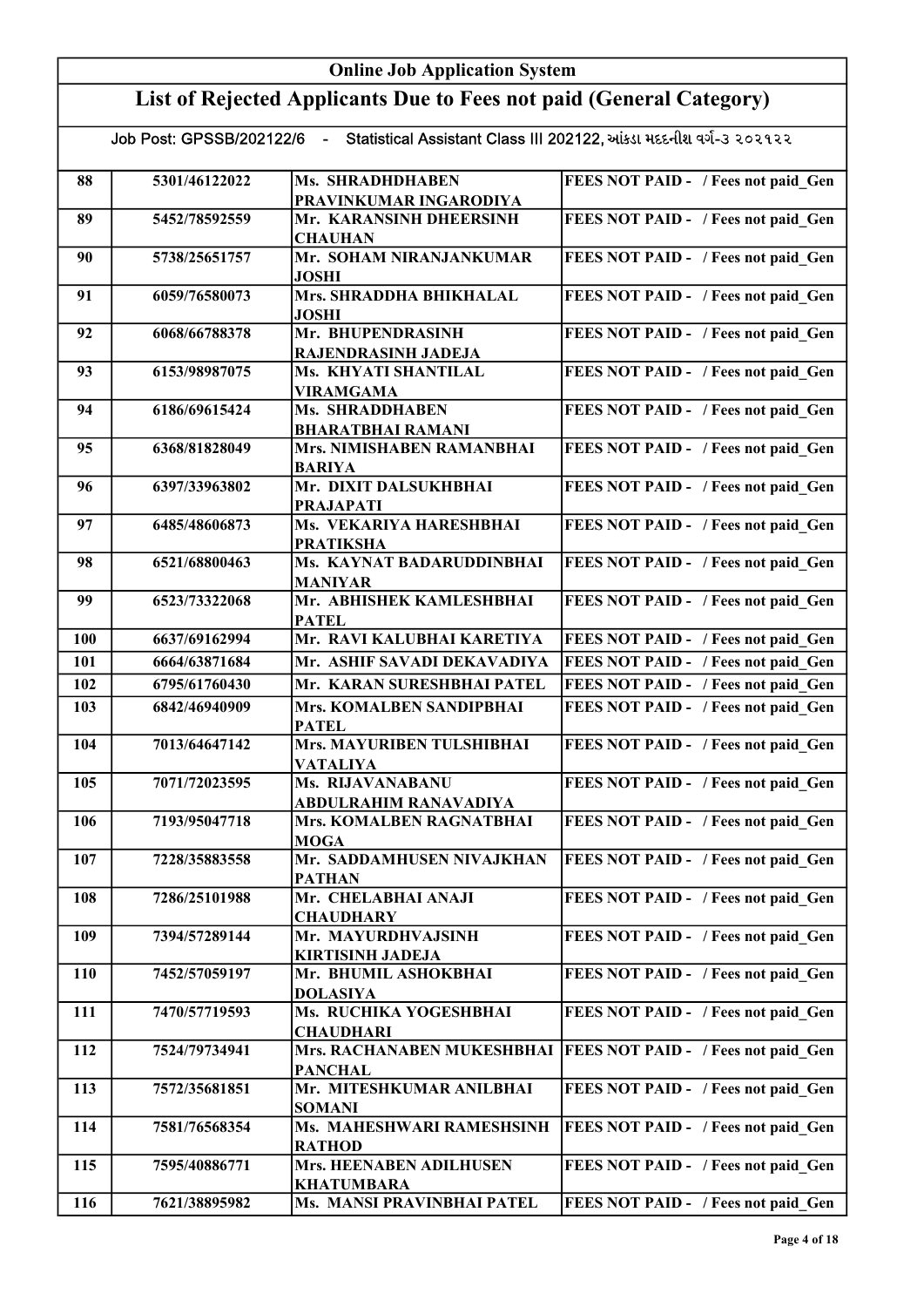|     | <b>Online Job Application System</b>                                |                                                                                               |                                                                    |  |
|-----|---------------------------------------------------------------------|-----------------------------------------------------------------------------------------------|--------------------------------------------------------------------|--|
|     | List of Rejected Applicants Due to Fees not paid (General Category) |                                                                                               |                                                                    |  |
|     |                                                                     | Job Post: GPSSB/202122/6 - Statistical Assistant Class III 202122, આંકડા મદદનીશ વર્ગ-૩ ૨૦૨૧૨૨ |                                                                    |  |
| 117 | 7652/58997378                                                       | Mr. RAJ MAHESHBHAI RAVAL                                                                      | FEES NOT PAID - / Fees not paid Gen                                |  |
| 118 | 7667/82282789                                                       | Mrs. KAJAL JASHVANTLAL<br>MEVADA                                                              | FEES NOT PAID - / Fees not paid Gen                                |  |
| 119 | 7772/48985392                                                       | Mr. MAHENDRAKUMAR<br>PASHABHAI VANKAR                                                         | FEES NOT PAID - / Fees not paid Gen                                |  |
| 120 | 7879/92851330                                                       | Mr. KAYUM HUSENBHAI<br><b>SHERASIYA</b>                                                       | FEES NOT PAID - / Fees not paid Gen                                |  |
| 121 | 8056/89226937                                                       | Ms. MAHESHWARI RAMESHSINH<br><b>RATHOD</b>                                                    | FEES NOT PAID - / Fees not paid Gen                                |  |
| 122 | 8199/51508514                                                       | Ms. BHAVESHREEBA<br>ANIRUDDHSINH ZALA                                                         | FEES NOT PAID - / Fees not paid Gen                                |  |
| 123 | 8204/76240860                                                       | Ms. BHAVIKA KANTILAL<br><b>SOLANKI</b>                                                        | FEES NOT PAID - / Fees not paid Gen                                |  |
| 124 | 8326/78884196                                                       | Mr. HARSHAL PARESHKUMAR<br><b>PATEL</b>                                                       | FEES NOT PAID - / Fees not paid Gen                                |  |
| 125 | 8329/75160685                                                       | Mr. RAJAN TEJASBHAI PAREKH                                                                    | FEES NOT PAID - / Fees not paid Gen                                |  |
| 126 | 8331/78326715                                                       | Mr. RANJITBHAI<br><b>GHANSHYAMBHAI MAHIDA</b>                                                 | FEES NOT PAID - / Fees not paid Gen                                |  |
| 127 | 8332/44749525                                                       | Mr. SHANKARBHAI AMRUTLAL<br><b>PATEL</b>                                                      | FEES NOT PAID - / Fees not paid Gen                                |  |
| 128 | 8420/84243041                                                       |                                                                                               | Mr. SAGAR ASHOKBHAI MALUKA FEES NOT PAID - / Fees not paid Gen     |  |
| 129 | 8433/72037569                                                       | Ms. URVI NITINBHAI PATADIA                                                                    | FEES NOT PAID - / Fees not paid_Gen                                |  |
| 130 | 8461/92547922                                                       | Mr. SUMITKUMAR ANILKUMAR<br><b>TIVARI</b>                                                     | FEES NOT PAID - / Fees not paid Gen                                |  |
| 131 | 8537/80442132                                                       | Mr. RAKESHKUMAR KANJIBHAI<br><b>FATEPARA</b>                                                  | FEES NOT PAID - / Fees not paid Gen                                |  |
| 132 | 8578/73014874                                                       | Ms. BARKHA HARISHBHAI<br>SHIMPI                                                               | FEES NOT PAID - / Fees not paid Gen                                |  |
| 133 | 8625/10201168                                                       | Ms. SHWETA ARVINDKUMAR<br><b>BAROT</b>                                                        | FEES NOT PAID - / Fees not paid_Gen                                |  |
| 134 | 8801/92340244                                                       | Ms. KOMALBEN PRAVINBHAI<br><b>PATEL</b>                                                       | FEES NOT PAID - / Fees not paid Gen                                |  |
| 135 | 8814/46818888                                                       | Mr. MUKHTAR AHMED<br>NIZAMUDDIN ASHRAFI                                                       | FEES NOT PAID - / Fees not paid Gen                                |  |
| 136 | 8841/76718409                                                       | Mr. NAKIBHUSEN<br><b>MAHEBUBMIYA MALEK</b>                                                    | FEES NOT PAID - / Fees not paid Gen                                |  |
| 137 | 8956/65506014                                                       |                                                                                               | Ms. JAPALBEN JAYESHBHAI SONI   FEES NOT PAID - / Fees not paid_Gen |  |
| 138 | 9019/20436626                                                       | Mr. NILESHKUMAR<br>NATVARBHAI VARMORA                                                         | FEES NOT PAID - / Fees not paid Gen                                |  |
| 139 | 9030/39993956                                                       |                                                                                               | Mr. DHAVAL KANTILAL BHATIYA FEES NOT PAID - / Fees not paid Gen    |  |
| 140 | 9112/11177212                                                       |                                                                                               | Ms. BHOOMI MULJIBHAI RAMANI FEES NOT PAID - / Fees not paid Gen    |  |
| 141 | 9203/64146263                                                       | Mrs. KAMINIBEN<br><b>HEMANTKUMAR PATEL</b>                                                    | FEES NOT PAID - / Fees not paid Gen                                |  |
| 142 | 9213/98789411                                                       | Mrs. KOMALBEN HARESHBHAI<br><b>PADALIYA</b>                                                   | FEES NOT PAID - / Fees not paid Gen                                |  |
| 143 | 9250/51032674                                                       | Mr. BHARATBHAI LILABHAI<br><b>RABARI</b>                                                      | FEES NOT PAID - / Fees not paid Gen                                |  |
| 144 | 9265/63162993                                                       | Ms. BHUMIKA BEN MANSUKH<br><b>BHAI LALAKIYA</b>                                               | FEES NOT PAID - / Fees not paid Gen                                |  |
| 145 | 9341/74758717                                                       | Mr. NAYANKUMAR PRAVINSINH<br><b>JADAV</b>                                                     | FEES NOT PAID - / Fees not paid Gen                                |  |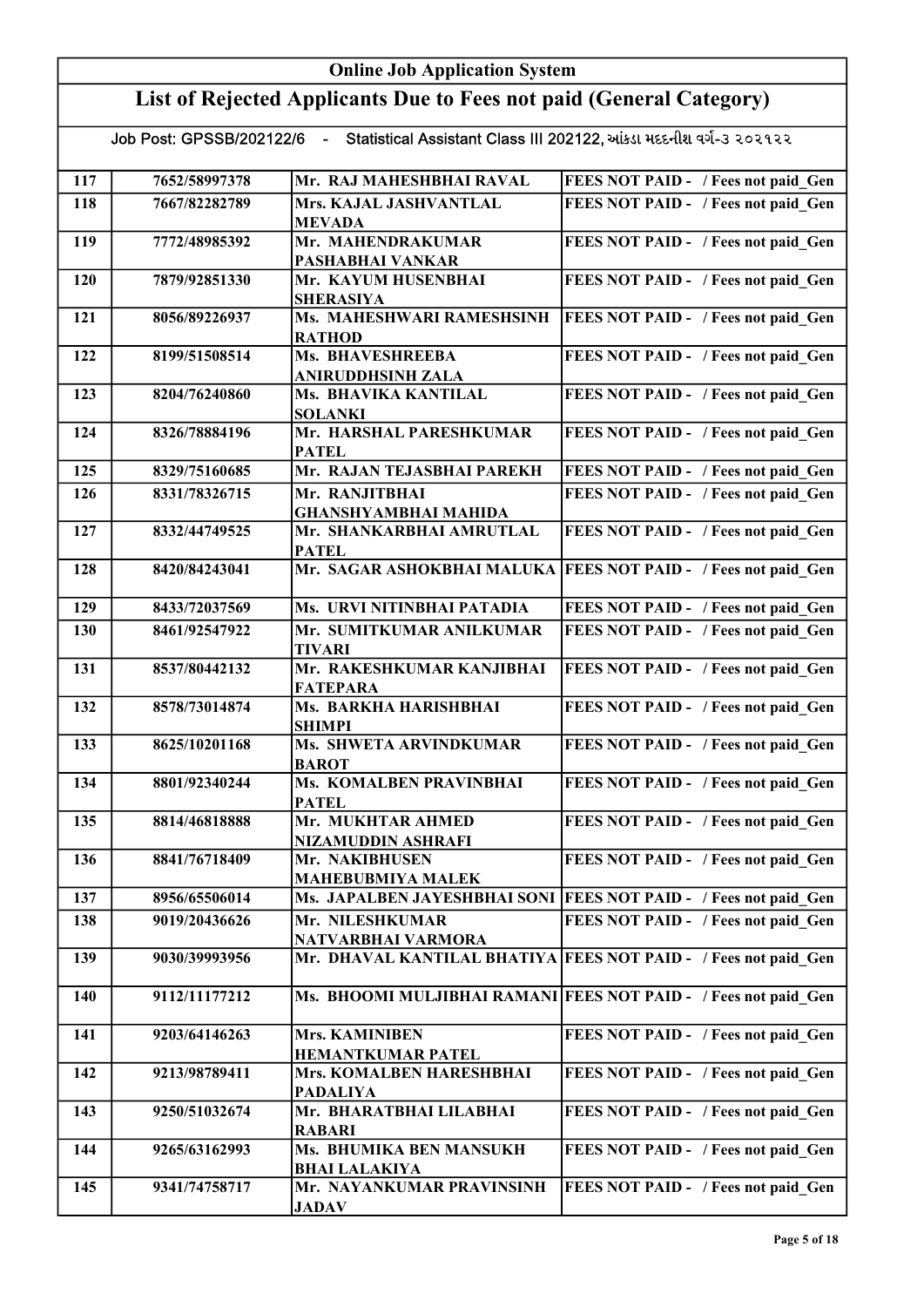|     | <b>Online Job Application System</b>                                |                                                                      |                                                                    |  |
|-----|---------------------------------------------------------------------|----------------------------------------------------------------------|--------------------------------------------------------------------|--|
|     | List of Rejected Applicants Due to Fees not paid (General Category) |                                                                      |                                                                    |  |
|     | Job Post: GPSSB/202122/6                                            | - Statistical Assistant Class III 202122, આંકડા મદદનીશ વર્ગ-૩ ૨૦૨૧૨૨ |                                                                    |  |
| 146 | 9505/98024158                                                       | Mrs. HIRALBEN HERISAN<br><b>PATELIYA</b>                             | FEES NOT PAID - / Fees not paid Gen                                |  |
| 147 | 9689/37727514                                                       | <b>PATEL</b>                                                         | Mrs. MONIKABEN HASMUKHBHAI FEES NOT PAID - / Fees not paid Gen     |  |
| 148 | 9810/72198918                                                       | Mr. DHAVAL LALJIBHAI<br><b>RUPARELIYA</b>                            | FEES NOT PAID - / Fees not paid Gen                                |  |
| 149 | 9864/61180748                                                       | Ms. SNEHAL SURESHKUMAR<br><b>PRAJAPATI</b>                           | FEES NOT PAID - / Fees not paid_Gen                                |  |
| 150 | 9873/76531123                                                       |                                                                      | Ms. BHOOMI MULJIBHAI RAMANI FEES NOT PAID - / Fees not paid Gen    |  |
| 151 | 9883/10578563                                                       | Mr. PANKAJ KHODABHAI PATEL                                           | FEES NOT PAID - / Fees not paid Gen                                |  |
| 152 | 9969/42846562                                                       | Mr. NIRAV PRADIPBHAI<br><b>PADSUMBIA</b>                             | FEES NOT PAID - / Fees not paid Gen                                |  |
| 153 | 9974/12100760                                                       | Ms. KINJAL JIGNESH MAKWANA                                           | FEES NOT PAID - / Fees not paid Gen                                |  |
| 154 | 10149/80466263                                                      | Mr. RAJENDRASINH RAMANSINH<br><b>CHAUHAN</b>                         | FEES NOT PAID - / Fees not paid Gen                                |  |
| 155 | 10308/90722145                                                      | Mr. KARAN VASANTBHAI<br><b>RAJKOTIYA</b>                             | FEES NOT PAID - / Fees not paid_Gen                                |  |
| 156 | 10311/29750999                                                      | Ms. BHARATIBEN CHUNILAL<br><b>DONGA</b>                              | FEES NOT PAID - / Fees not paid Gen                                |  |
| 157 | 10525/25802565                                                      |                                                                      | Dr. DIVYA PRAVINBHAI KADIVAR   FEES NOT PAID - / Fees not paid_Gen |  |
| 158 | 10530/45759906                                                      | Mr. SUNIL RAMESWARPRASAD<br><b>TIWARI</b>                            | FEES NOT PAID - / Fees not paid Gen                                |  |
| 159 | 10595/36184233                                                      | Mr. PRERAK PINALKUMAR<br><b>PANDYA</b>                               | FEES NOT PAID - / Fees not paid Gen                                |  |
| 160 | 10667/19021452                                                      | Ms. DAYABEN VIRJIBHAI BHUVA                                          | <b>FEES NOT PAID - / Fees not paid Gen</b>                         |  |
| 161 | 10697/50126426                                                      | Mr. VIKRAMSINH BHANABHAI<br><b>VENZIYA</b>                           | FEES NOT PAID - / Fees not paid Gen                                |  |
| 162 | 10754/47531639                                                      | Mrs. KINJAL SUBHASHBHAI<br><b>PATEL</b>                              | FEES NOT PAID - / Fees not paid Gen                                |  |
| 163 | 10775/32898973                                                      | Ms. SWETABA ASVINSINH<br><b>CHAUHAN</b>                              | FEES NOT PAID - / Fees not paid Gen                                |  |
| 164 | 10869/28348023                                                      | Mr. ATULKUMAR SHANKARBHAI<br><b>DANTANI</b>                          | <b>FEES NOT PAID - / Fees not paid Gen</b>                         |  |
| 165 | 10968/97381251                                                      | Mrs. JONSI RAJESHBHAI BARAD                                          | FEES NOT PAID - / Fees not paid Gen                                |  |
| 166 | 10969/91629723                                                      | Ms. HETAL GOVINDBHAI<br><b>CHAVDA</b>                                | FEES NOT PAID - / Fees not paid Gen                                |  |
| 167 | 10978/38605473                                                      | Mr. HARSH DIPAKKUMAR PATEL                                           | <b>FEES NOT PAID - / Fees not paid_Gen</b>                         |  |
| 168 | 11044/59972457                                                      |                                                                      | Ms. ROSHNI SUNILKUMAR BHURE FEES NOT PAID - / Fees not paid Gen    |  |
| 169 | 11215/45855388                                                      | Mr. MOHAMMADHUSEN<br><b>MAJNUDDIN ANSARI</b>                         | FEES NOT PAID - / Fees not paid Gen                                |  |
| 170 | 11245/89105096                                                      | Mr. CHANDRESH HARJIVANBHAI<br><b>PARMAR</b>                          | FEES NOT PAID - / Fees not paid Gen                                |  |
| 171 | 11264/77197098                                                      | Ms. NIRALIBEN YOGESHKUMAR<br><b>JOSHI</b>                            | FEES NOT PAID - / Fees not paid Gen                                |  |
| 172 | 11323/25344349                                                      | Mr. JAY MANOJKUMAR SONI                                              | FEES NOT PAID - / Fees not paid Gen                                |  |
| 173 | 11345/87884374                                                      | Ms. SHWETA MAHESHKUMAR<br>BHIL                                       | FEES NOT PAID - / Fees not paid Gen                                |  |
| 174 | 11394/42965222                                                      | Mr. RAJESHBHAI KHODABHAI<br><b>THAKOR</b>                            | FEES NOT PAID - / Fees not paid Gen                                |  |
| 175 | 11400/54372619                                                      | Mr. ASHRAF IRFANBHAI SHEKH                                           | FEES NOT PAID - / Fees not paid Gen                                |  |
| 176 | 11438/20125686                                                      | Mr. SAGAR ISWARBHAI<br><b>GONDALIYA</b>                              | FEES NOT PAID - / Fees not paid Gen                                |  |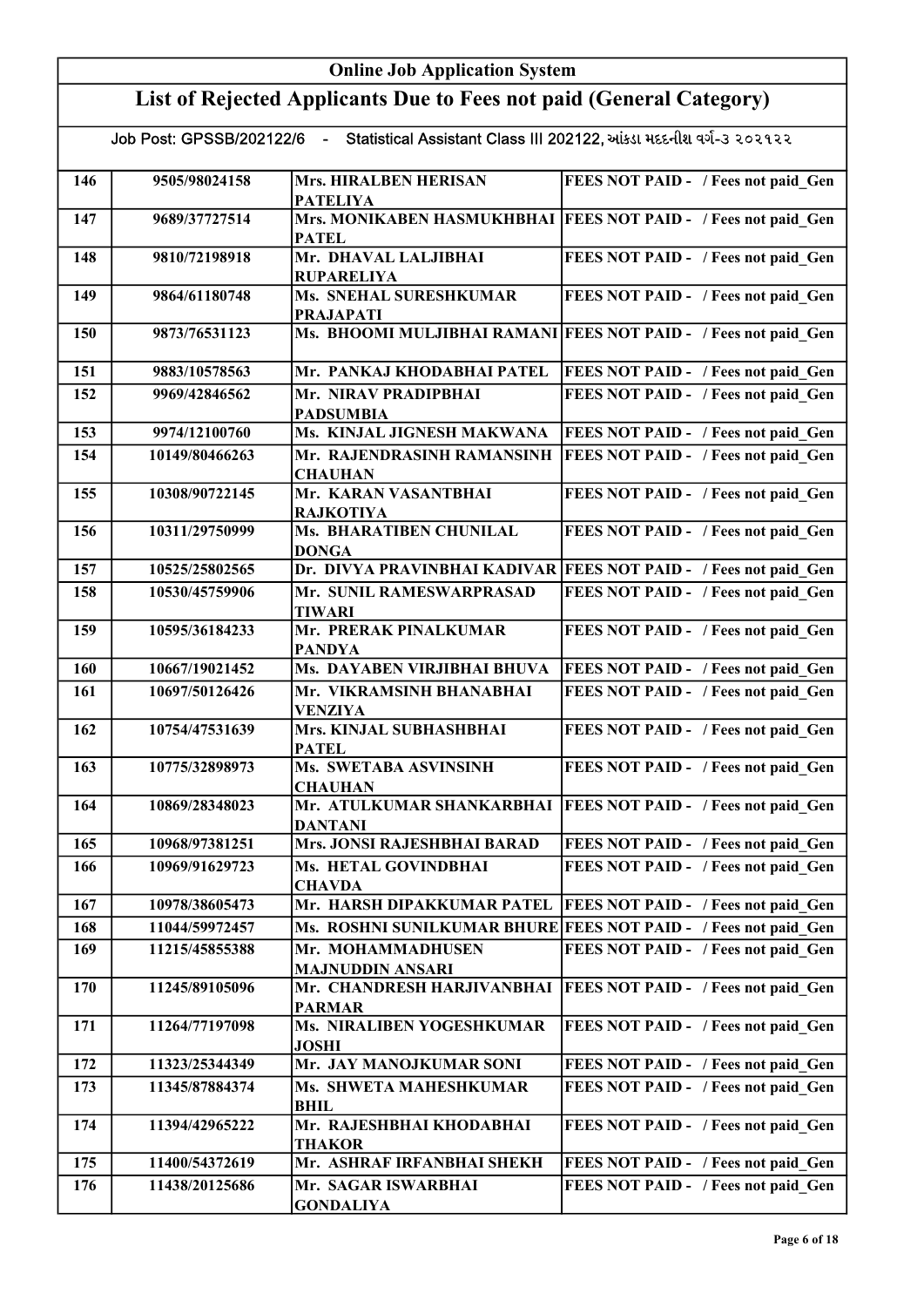|     | <b>Online Job Application System</b> |                                                                      |                                                                 |  |
|-----|--------------------------------------|----------------------------------------------------------------------|-----------------------------------------------------------------|--|
|     |                                      | List of Rejected Applicants Due to Fees not paid (General Category)  |                                                                 |  |
|     | Job Post: GPSSB/202122/6             | - Statistical Assistant Class III 202122, આંકડા મદદનીશ વર્ગ-૩ ૨૦૨૧૨૨ |                                                                 |  |
| 177 | 11443/42648345                       | Mr. AMIT RAMSHARAN<br><b>SHRIVASTAV</b>                              | FEES NOT PAID - / Fees not paid Gen                             |  |
| 178 | 11469/27865395                       | Ms. HIMANI VIKRAMSINH DABHI                                          | <b>FEES NOT PAID - / Fees not paid Gen</b>                      |  |
| 179 | 11524/47336163                       | Mrs. SONALI MANSUKHBHAI<br><b>KUMBHANI</b>                           | FEES NOT PAID - / Fees not paid Gen                             |  |
| 180 | 11530/33602655                       | Mr. PARESHKUMAR<br><b>CHANDUBHAI PATEL</b>                           | FEES NOT PAID - / Fees not paid Gen                             |  |
| 181 | 11607/17049901                       | Mrs. DINAL JAYKUMAR TRIVEDI                                          | FEES NOT PAID - / Fees not paid Gen                             |  |
| 182 | 11679/56616129                       | Mr. SATYAJITSINH                                                     | FEES NOT PAID - / Fees not paid Gen                             |  |
|     |                                      | <b>GHANSYAMSINH RATHOD</b>                                           |                                                                 |  |
| 183 | 11717/64092873                       | <b>Mrs. DIVYANIBAHEN</b><br><b>KRUSHNAKUMAR PATEL</b>                | FEES NOT PAID - / Fees not paid Gen                             |  |
| 184 | 11731/32393577                       | Mr. AKSHAYKUMAR<br>RAMESHBHAI THUMMAR                                | FEES NOT PAID - / Fees not paid Gen                             |  |
| 185 | 11775/34262812                       | Ms. SAIMAH IMTIYAZBHAI<br><b>MANSURI</b>                             | FEES NOT PAID - / Fees not paid Gen                             |  |
| 186 | 11777/85907315                       | Ms. SIMRAN NURADINBHAI<br><b>SURANI</b>                              | FEES NOT PAID - / Fees not paid Gen                             |  |
| 187 | 11814/85272932                       | Mrs. NILAMBEN BHARATBHAI<br><b>PATEL</b>                             | FEES NOT PAID - / Fees not paid Gen                             |  |
| 188 | 11862/33413757                       | Mr. HITESH SOMCHAND KHATRI                                           | <b>FEES NOT PAID - / Fees not paid Gen</b>                      |  |
| 189 | 11887/46087917                       | Ms. KINJAL VIJAYBHAI DAVE                                            | FEES NOT PAID - / Fees not paid Gen                             |  |
| 190 | 11945/84107637                       | Mr. SANJAY RANCHHODBHAI<br><b>SAVALIYA</b>                           | FEES NOT PAID - / Fees not paid Gen                             |  |
| 191 | 11987/89847797                       | Mrs. POOJABEN YOGESHBHAI<br><b>PARMAR</b>                            | FEES NOT PAID - / Fees not paid Gen                             |  |
| 192 | 12024/60982032                       | Mr. VASIMALI YASINALI SAIYAD                                         | FEES NOT PAID - / Fees not paid Gen                             |  |
| 193 | 12070/55427790                       | Mr. AKSHAYKUMAR<br>RAMESHBHAI THUMMAR                                | FEES NOT PAID - / Fees not paid Gen                             |  |
| 194 | 12171/38868491                       | Mr. JIGNESH KANAIYALAL                                               | FEES NOT PAID - / Fees not paid Gen                             |  |
| 195 | 12191/11543276                       | Mr. MITULKUMAR<br><b>JITENDRABHAI MOGHARIYA</b>                      | FEES NOT PAID - / Fees not paid Gen                             |  |
| 196 | 12204/38763492                       | Mr. DIXITKUMAR BALDEVBHAI<br><b>RAJGOR</b>                           | FEES NOT PAID - / Fees not paid Gen                             |  |
| 197 | 12246/21052845                       | Mr. MILANKUMAR JAMNADAS<br>VASANI                                    | FEES NOT PAID - / Fees not paid Gen                             |  |
| 198 | 12288/39499013                       | Ms. FORAM BHARAT GORATELA                                            | FEES NOT PAID - / Fees not paid Gen                             |  |
| 199 | 12409/86067265                       | Ms. POOJA PARESHBHAI PATEL                                           | FEES NOT PAID - / Fees not paid Gen                             |  |
| 200 | 12419/67404702                       | Mr. NARENDRA ABHIMAN<br><b>SURYAWANSHI</b>                           | FEES NOT PAID - / Fees not paid Gen                             |  |
| 201 | 12565/30890026                       | Mr. ANIRUDDH HARISINGH<br>GADHAVI                                    | FEES NOT PAID - / Fees not paid Gen                             |  |
| 202 | 12602/81248266                       | Mr. DEVANKUMAR RAJESHBHAI<br><b>PATEL</b>                            | FEES NOT PAID - / Fees not paid Gen                             |  |
| 203 | 12789/33262584                       | Mr. RAKESH KUMAR KANJIBHI<br><b>FATEPARA</b>                         | FEES NOT PAID - / Fees not paid Gen                             |  |
| 204 | 12805/63472395                       |                                                                      | Ms. SEJALBEN SOMABHAI MENAT FEES NOT PAID - / Fees not paid Gen |  |
| 205 | 12858/91327249                       | Mr. GENARAM HARDARAM<br><b>CHAUDHARY</b>                             | FEES NOT PAID - / Fees not paid Gen                             |  |
| 206 | 12877/89236735                       | Mr. KAMLESHKUMAR<br>NANJIBHAI PANCHAL                                | FEES NOT PAID - / Fees not paid Gen                             |  |
| 207 | 12974/53959189                       | Mr. DEEP VINUBHAI SHAH                                               | FEES NOT PAID - / Fees not paid Gen                             |  |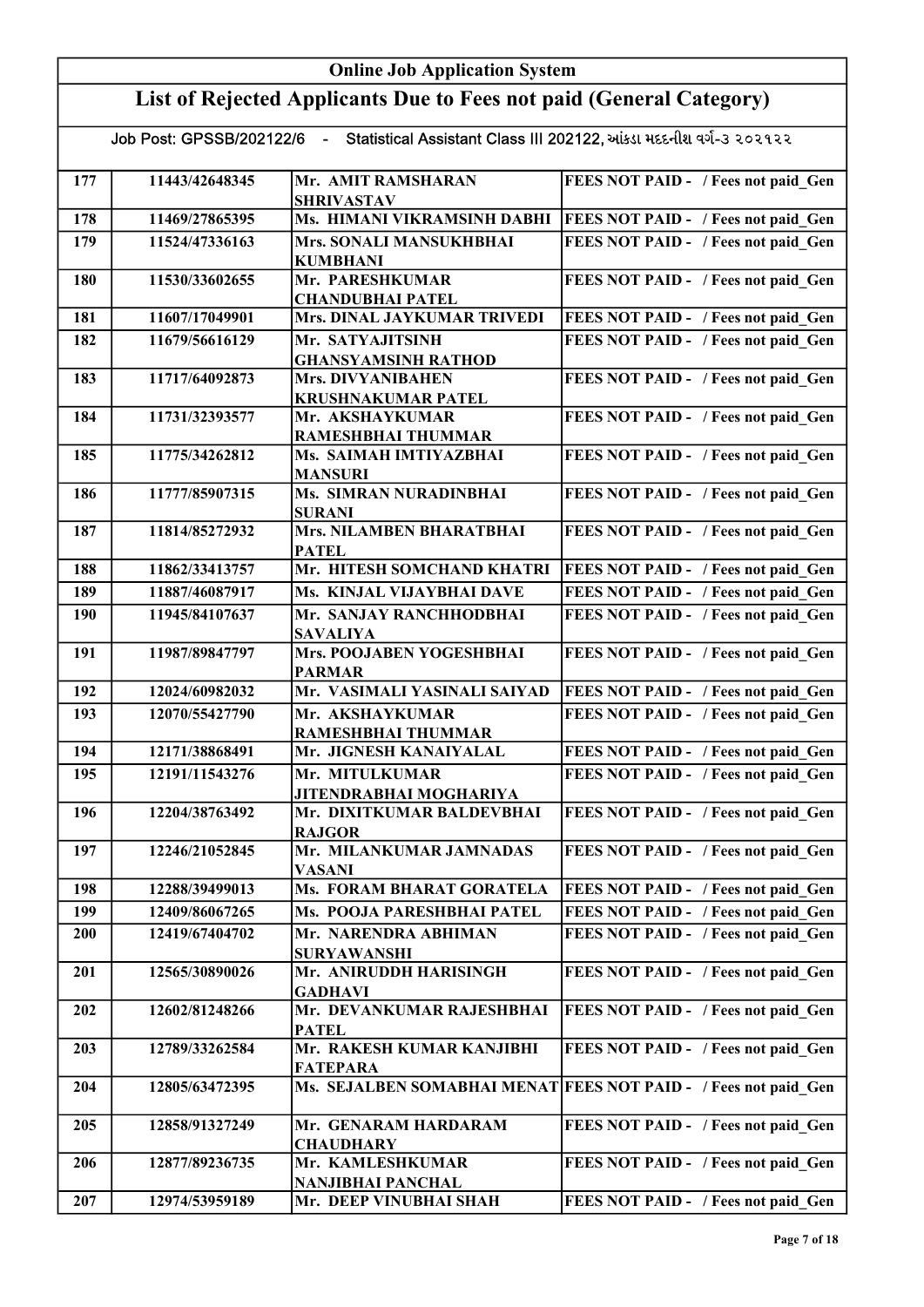|     | <b>Online Job Application System</b> |                                                                      |                                            |  |
|-----|--------------------------------------|----------------------------------------------------------------------|--------------------------------------------|--|
|     |                                      | List of Rejected Applicants Due to Fees not paid (General Category)  |                                            |  |
|     | Job Post: GPSSB/202122/6             | - Statistical Assistant Class III 202122, આંકડા મદદનીશ વર્ગ-૩ ૨૦૨૧૨૨ |                                            |  |
| 208 | 12985/64564267                       | Mrs. MITALI HARSH BHAVSAR                                            | FEES NOT PAID - / Fees not paid Gen        |  |
| 209 | 13005/34669734                       | Mr. KEYUR DAHYABHAI PATEL                                            | FEES NOT PAID - / Fees not paid Gen        |  |
| 210 | 13006/65459387                       | Mr. IRSHAD ABDULBHAI DODAI                                           | FEES NOT PAID - / Fees not paid Gen        |  |
| 211 | 13010/19291382                       | Mrs. MITALI HARSH BHAVSAR                                            | FEES NOT PAID - / Fees not paid Gen        |  |
| 212 | 13043/39260846                       | Mr. JIGNESH KANAIYALAL                                               | FEES NOT PAID - / Fees not paid Gen        |  |
| 213 | 13048/46979155                       | Mr. KEYUR DAHYABHAI PATEL                                            | FEES NOT PAID - / Fees not paid Gen        |  |
| 214 | 13062/46470937                       | Mr. NIKULKUMAR                                                       | FEES NOT PAID - / Fees not paid Gen        |  |
|     |                                      | RANCHHODBHAI CHAUDHARY                                               |                                            |  |
| 215 | 13071/54393519                       | Mr. KARANSINH JILUJI CHAVDA                                          | FEES NOT PAID - / Fees not paid_Gen        |  |
| 216 | 13383/19570963                       | Mr. CHIRAGKUMAR<br><b>ARVINDBHAI PARMAR</b>                          | FEES NOT PAID - / Fees not paid Gen        |  |
| 217 | 13440/73948311                       | Ms. KHUSHBOO KAMLESHBHAI<br><b>VIRA</b>                              | FEES NOT PAID - / Fees not paid Gen        |  |
| 218 | 13564/71634357                       | Mr. SUNIL RAMESHWER YADAV                                            | FEES NOT PAID - / Fees not paid Gen        |  |
| 219 | 13667/92601081                       | Ms. NIKITABEN HEMANTBHAI<br><b>PATEL</b>                             | FEES NOT PAID - / Fees not paid Gen        |  |
| 220 | 13671/53147084                       | Mr. BHAVESH DHANJIBHAI<br>MANGROLIYA                                 | FEES NOT PAID - / Fees not paid Gen        |  |
| 221 | 13684/55313475                       | Mrs. HIRALKUMARI AKSHAY<br><b>YADAV</b>                              | FEES NOT PAID - / Fees not paid_Gen        |  |
| 222 | 13698/94625833                       | Mrs. PRATIXA GAURANG<br><b>BHAVSAR</b>                               | FEES NOT PAID - / Fees not paid_Gen        |  |
| 223 | 13754/25290589                       | Mr. CHIRAGKUMAR<br><b>MUKESHBHAI PATEL</b>                           | FEES NOT PAID - / Fees not paid Gen        |  |
| 224 | 13773/15238320                       | Ms. VIDHI PRASHANTBHAI DAVE                                          | <b>FEES NOT PAID - / Fees not paid Gen</b> |  |
| 225 | 13885/28567828                       | Ms. DIXITABEN DINESHBHAI<br><b>PAREJIYA</b>                          | FEES NOT PAID - / Fees not paid Gen        |  |
| 226 | 13890/87201084                       | Mr. KHODABHAI BHARATBHAI<br><b>PANCHASARA</b>                        | FEES NOT PAID - / Fees not paid Gen        |  |
| 227 | 13907/18247901                       | Mr. AKILAHEMADKHAN<br>DARIYAVKHAN TUNVAR                             | FEES NOT PAID - / Fees not paid Gen        |  |
| 228 | 13916/47196899                       | Mr. RAMESHBHAI JIVANBHAI<br><b>MAKAWANA</b>                          | FEES NOT PAID - / Fees not paid Gen        |  |
| 229 | 13961/38615325                       | Ms. RUTVI PRAVINBHAI PATEL                                           | FEES NOT PAID - / Fees not paid Gen        |  |
| 230 | 14047/81388701                       | Mrs. PARVATIBEN DANABHAI<br><b>PARMAR</b>                            | FEES NOT PAID - / Fees not paid Gen        |  |
| 231 | 14113/21619829                       | Mr. MAHESHKUMAR JYANTIJI<br>THAKOR                                   | FEES NOT PAID - / Fees not paid Gen        |  |
| 232 | 14265/73519742                       | Mr. RAMESHBHAI JIVANBHAI<br>MAKAWANA                                 | FEES NOT PAID - / Fees not paid Gen        |  |
| 233 | 14391/80484560                       | Mrs. SHREYA SUNIL SHINDE                                             | FEES NOT PAID - / Fees not paid Gen        |  |
| 234 | 14415/94408249                       | Ms. ANKITABEN RAVINDRABHAI<br><b>PATEL</b>                           | FEES NOT PAID - / Fees not paid Gen        |  |
| 235 | 14493/84929240                       | Mr. SACHINKUMAR<br>PRAMODPRASAD KANSARA                              | FEES NOT PAID - / Fees not paid Gen        |  |
| 236 | 14512/84164068                       | Mr. ALPESH RAGHAVBHAI<br><b>BORAD</b>                                | FEES NOT PAID - / Fees not paid Gen        |  |
| 237 | 14589/26099794                       | Mr. MOEIN RASIDBHAI BELDAR                                           | FEES NOT PAID - / Fees not paid Gen        |  |
| 238 | 14611/75684018                       | Mr. VIMALKUMAR MUKESHBHAI<br><b>PATEL</b>                            | <b>FEES NOT PAID - / Fees not paid Gen</b> |  |
| 239 | 14622/91684795                       | Ms. SEJALBEN KANJIBHAI<br><b>DHANDHALYA</b>                          | FEES NOT PAID - / Fees not paid Gen        |  |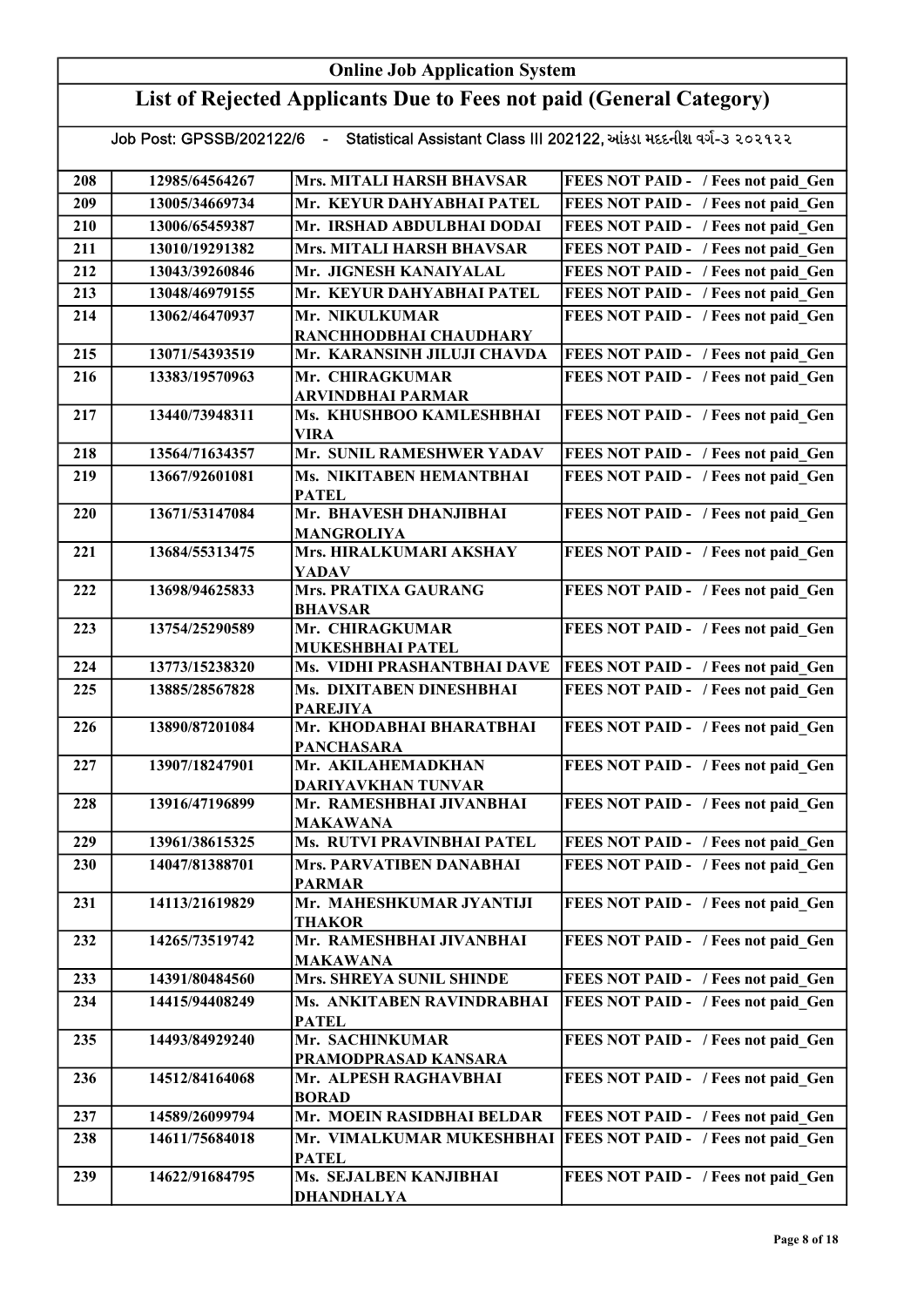|     | <b>Online Job Application System</b> |                                                                      |                                            |  |
|-----|--------------------------------------|----------------------------------------------------------------------|--------------------------------------------|--|
|     |                                      | List of Rejected Applicants Due to Fees not paid (General Category)  |                                            |  |
|     | Job Post: GPSSB/202122/6             | - Statistical Assistant Class III 202122, આંકડા મદદનીશ વર્ગ-૩ ૨૦૨૧૨૨ |                                            |  |
| 240 | 14733/85965378                       | Mr. AKSHARKUMAR<br><b>BHARATKUMAR PATVA</b>                          | FEES NOT PAID - / Fees not paid Gen        |  |
| 241 | 14744/24205273                       | Ms. MITTAL VIRALBHAI SONI                                            | FEES NOT PAID - / Fees not paid Gen        |  |
| 242 | 14994/68668151                       | Mr. SAVADHANJI SHANTIJI                                              | FEES NOT PAID - / Fees not paid Gen        |  |
|     |                                      | <b>THAKOR</b>                                                        |                                            |  |
| 243 | 15017/29915021                       | Mr. INDRAVADANKUMAR<br><b>UMESHBHAI SOLANKI</b>                      | FEES NOT PAID - / Fees not paid Gen        |  |
| 244 | 15138/59390224                       | Mr. MAHIPALSINH DUNGARSINH<br>VAGHELA                                | FEES NOT PAID - / Fees not paid Gen        |  |
| 245 | 15154/27158865                       | Ms. MEENA NARAYANBHAI AHIR                                           | <b>FEES NOT PAID - / Fees not paid Gen</b> |  |
| 246 | 15207/73269798                       | Mr. MAYURBHAI RAMESHBHAI<br><b>DOBARIYA</b>                          | FEES NOT PAID - / Fees not paid Gen        |  |
| 247 | 15331/20574760                       | Mr. DIVYESH RAMESHBHAI<br><b>TIMBADIYA</b>                           | FEES NOT PAID - / Fees not paid Gen        |  |
| 248 | 15338/13403382                       | Mr. JINESH BHARATKUMAR<br><b>PATEL</b>                               | FEES NOT PAID - / Fees not paid Gen        |  |
| 249 | 15361/91456027                       | Mr. RAJESH LAKHABHAI<br><b>RATHOD</b>                                | FEES NOT PAID - / Fees not paid Gen        |  |
| 250 | 15371/86636317                       | Mr. PRADIPKUMAR BALABHAI<br><b>CHAUHAN</b>                           | FEES NOT PAID - / Fees not paid_Gen        |  |
| 251 | 15376/34831668                       | Ms. DHRUTI PANKAJBHAI<br><b>RAJPUT</b>                               | FEES NOT PAID - / Fees not paid Gen        |  |
| 252 | 15442/34002805                       | Mr. BHAVIK KANAIYALAL AHIR                                           | FEES NOT PAID - / Fees not paid Gen        |  |
| 253 | 15486/33865795                       | Mr. DINESHBHAI DALUBHAI<br><b>DESAI</b>                              | FEES NOT PAID - / Fees not paid Gen        |  |
| 254 | 15533/85249050                       | Mr. VISHAL JITLAL<br><b>VISHVAKARMA</b>                              | FEES NOT PAID - / Fees not paid Gen        |  |
| 255 | 15658/20154723                       | Ms. POOJA NIMISHKUMAR<br><b>TRIVEDI</b>                              | FEES NOT PAID - / Fees not paid Gen        |  |
| 256 | 15675/57650443                       | Mr. YUVRAJSINH KIRANSINH<br><b>RANA</b>                              | FEES NOT PAID - / Fees not paid Gen        |  |
| 257 | 15691/53853190                       | Ms. MADHUBEN GULABRAY<br><b>CHELANI</b>                              | FEES NOT PAID - / Fees not paid Gen        |  |
| 258 | 15712/15285763                       | Mr. GHANSHYAMBHAI<br><b>JAYANTIBHAI SARVAIYA</b>                     | FEES NOT PAID - / Fees not paid Gen        |  |
| 259 | 15716/35845102                       | Mr. NAVABKHAN ALIYARKHAN<br><b>PATHAN</b>                            | FEES NOT PAID - / Fees not paid Gen        |  |
| 260 | 15767/75217831                       | Mr. SURENDRASINH<br><b>KALYANSINH CHAUHAN</b>                        | FEES NOT PAID - / Fees not paid Gen        |  |
| 261 | 15772/83599500                       | Mr. YAGNESH MAHESHBHAI<br><b>PUROHIT</b>                             | FEES NOT PAID - / Fees not paid Gen        |  |
| 262 | 15816/53882900                       | Mr. DARSHANKUMAR<br><b>KAMLESHKUMAR BHATT</b>                        | FEES NOT PAID - / Fees not paid Gen        |  |
| 263 | 15963/93588276                       | Mr. VANRAJSINH SAMATSINH<br><b>PARMAR</b>                            | FEES NOT PAID - / Fees not paid Gen        |  |
| 264 | 16000/97156375                       | Mr. MINHAZ KHAN HANIFBHAI<br><b>RATHOD</b>                           | FEES NOT PAID - / Fees not paid Gen        |  |
| 265 | 16009/87438458                       | Mr. YOGESH KUMAR RAMESH<br><b>BHAI BARAIYA</b>                       | FEES NOT PAID - / Fees not paid Gen        |  |
| 266 | 16017/80974161                       | Ms. NIRUBEN HATHIBHAI PAGI                                           | FEES NOT PAID - / Fees not paid Gen        |  |
| 267 | 16067/61137933                       | Mr. GHANSHYAM DHIRUBHAI<br><b>MANIYA</b>                             | FEES NOT PAID - / Fees not paid Gen        |  |
| 268 | 16076/84399018                       | Mr. PURUSHOTTAM VASUDEV<br><b>MAHAJAN</b>                            | FEES NOT PAID - / Fees not paid Gen        |  |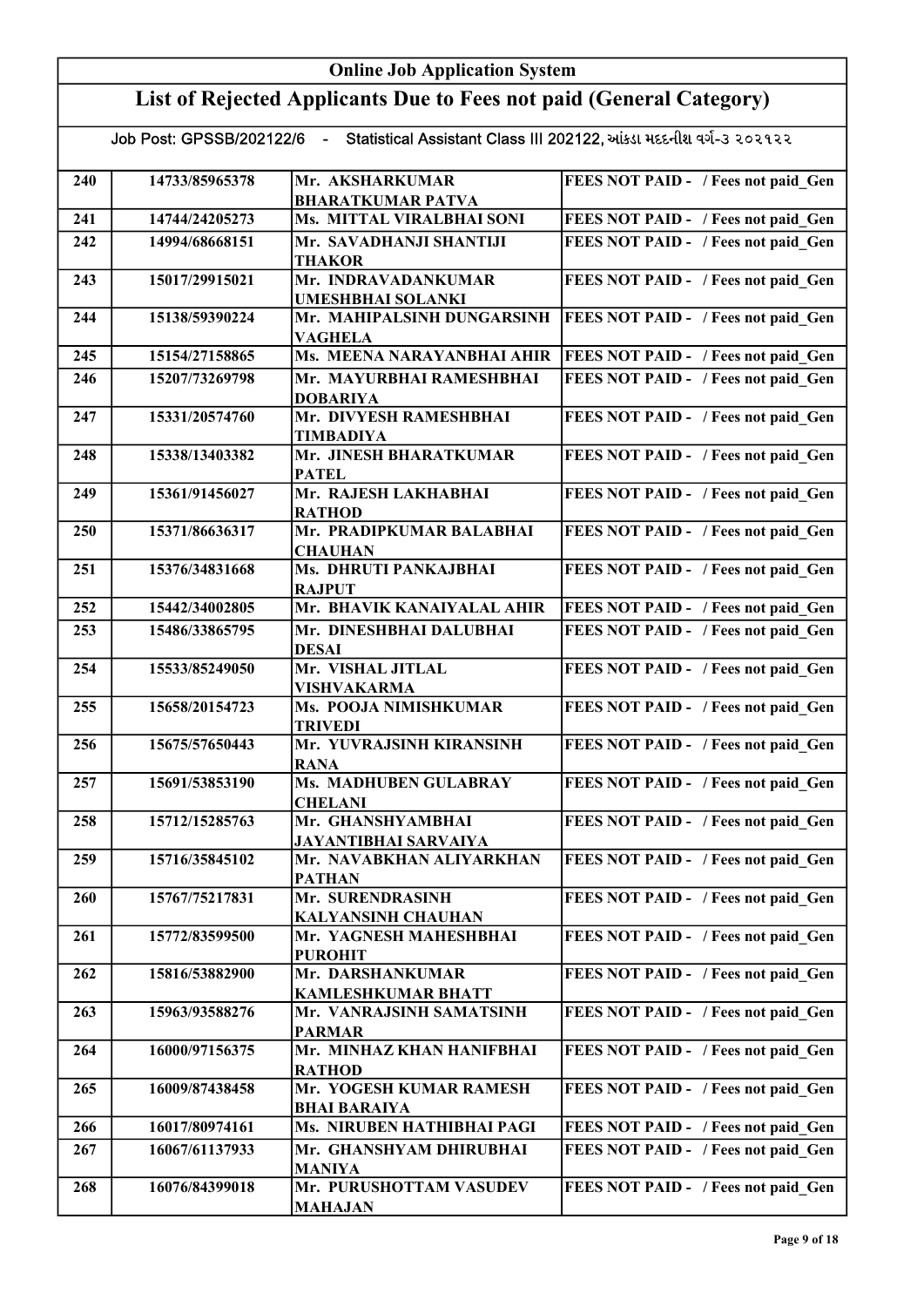|     | <b>Online Job Application System</b> |                                                                      |                                     |
|-----|--------------------------------------|----------------------------------------------------------------------|-------------------------------------|
|     |                                      | List of Rejected Applicants Due to Fees not paid (General Category)  |                                     |
|     | Job Post: GPSSB/202122/6             | - Statistical Assistant Class III 202122, આંકડા મદદનીશ વર્ગ-૩ ૨૦૨૧૨૨ |                                     |
| 269 | 16136/59276265                       | Ms. BHAVANA MUKESH KUMAR<br><b>GAUTAM GAUTAM</b>                     | FEES NOT PAID - / Fees not paid Gen |
| 270 | 16146/37827132                       | Mr. JIGNESH KUMAR KAMLESH<br><b>BHAI SUTHAR</b>                      | FEES NOT PAID - / Fees not paid Gen |
| 271 | 16199/85103557                       | Ms. MONIKA RAMESHBHAI<br>VAGHASIYA                                   | FEES NOT PAID - / Fees not paid Gen |
| 272 | 16218/47762780                       | Mr. RAHULKUMAR GIRISHBHAI<br><b>PATEL</b>                            | FEES NOT PAID - / Fees not paid Gen |
| 273 | 16220/70943822                       | Mr. JAYDIPKUMAR<br>HASMUKHBHAI TOGADIYA                              | FEES NOT PAID - / Fees not paid Gen |
| 274 | 16280/58649251                       | Ms. REETA NIHARKUMAR JOSHI                                           | FEES NOT PAID - / Fees not paid Gen |
| 275 | 16340/60389824                       | Mr. RANJITSINH AMARSINH<br><b>GOHIL</b>                              | FEES NOT PAID - / Fees not paid Gen |
| 276 | 16344/75719752                       | Ms. DRASHTI SURESHBHAI GAMI                                          | FEES NOT PAID - / Fees not paid Gen |
| 277 | 16345/47104897                       | Mr. ANKIT MAGANBHAI GALANI<br><b>GALANI</b>                          | FEES NOT PAID - / Fees not paid Gen |
| 278 | 16352/27798573                       | Ms. HIRAL HARSHAL PANCHAL                                            | FEES NOT PAID - / Fees not paid_Gen |
| 279 | 16356/77884575                       | Mr. RAHUL NARAYAN KURMI                                              | FEES NOT PAID - / Fees not paid Gen |
| 280 | 16397/38100189                       | Ms. REKHA GANDUBHAI                                                  | FEES NOT PAID - / Fees not paid_Gen |
| 281 | 16412/34129743                       | <b>SAVALIYA</b><br>Ms. RIDHAM BALKRUSHNA<br><b>RAJGURU</b>           | FEES NOT PAID - / Fees not paid Gen |
| 282 | 16429/81858779                       | Mr. JAYENDRABHAI<br><b>CHATURBHAI HINGLADIYA</b>                     | FEES NOT PAID - / Fees not paid Gen |
| 283 | 16434/55686553                       | Ms. KRISHNA DHIRAJLAL<br><b>RAIYANI</b>                              | FEES NOT PAID - / Fees not paid Gen |
| 284 | 16493/69143229                       | Mr. SAURABHKUMAR<br>NAGINBHAI PRAJAPATI                              | FEES NOT PAID - / Fees not paid Gen |
| 285 | 16500/64068128                       | Mr. VATSAL MAHENDRABHAI<br><b>THACKER</b>                            | FEES NOT PAID - / Fees not paid Gen |
| 286 | 16540/83151934                       | Mr. SHIVA RAVINDRA BHAI<br>YADAV                                     | FEES NOT PAID - / Fees not paid Gen |
| 287 | 16586/91643334                       | Mr. BHAVESH GOVINDBHAI<br><b>PRAJAPATI</b>                           | FEES NOT PAID - / Fees not paid Gen |
| 288 | 16602/72927826                       | Ms. BHOOMIKA DIPAKBHAI<br><b>JOSHI</b>                               | FEES NOT PAID - / Fees not paid Gen |
| 289 | 16605/15757875                       | Mr. MANOJKUMAR PRAVINBHAI<br><b>RAMANUJ</b>                          | FEES NOT PAID - / Fees not paid Gen |
| 290 | 16616/51492835                       | Ms. POOJA KANTAPRASAD<br><b>THAKUR</b>                               | FEES NOT PAID - / Fees not paid Gen |
| 291 | 16628/39431400                       | Mr. BHAVIK RAMESHBHAI<br><b>PRAJAPATI</b>                            | FEES NOT PAID - / Fees not paid Gen |
| 292 | 16647/86176806                       | Ms. VIDYABEN RUPESHKUMAR<br><b>PAREKH</b>                            | FEES NOT PAID - / Fees not paid Gen |
| 293 | 16648/17929659                       | Ms. RAVAL KIRTIBHAI DIMPAL                                           | FEES NOT PAID - / Fees not paid Gen |
| 294 | 16659/83067511                       | Mr. YOGESH TRIBHOVANBHAI<br><b>PATEL</b>                             | FEES NOT PAID - / Fees not paid Gen |
| 295 | 16759/91897488                       | Ms. KAVITA BHIMRAVBHAI<br>NINAVE                                     | FEES NOT PAID - / Fees not paid Gen |
| 296 | 16789/41992293                       | Mr. SHYAM SHAILESHBHAI<br><b>RAJDEV</b>                              | FEES NOT PAID - / Fees not paid Gen |
| 297 | 16793/97872391                       | Mr. BHALAVAT AJITKUMAR<br><b>MOSINKHAN</b>                           | FEES NOT PAID - / Fees not paid Gen |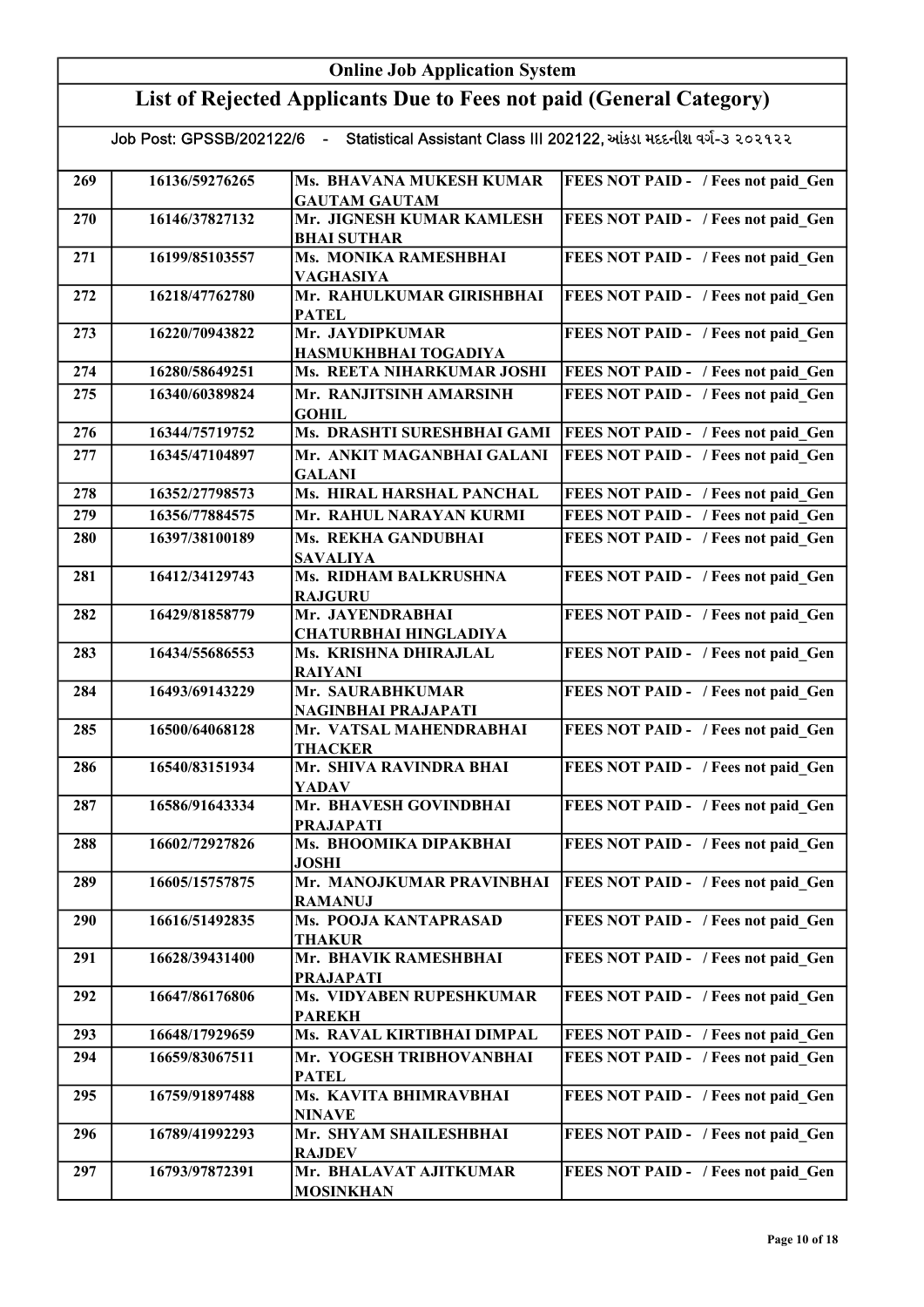## Online Job Application System List of Rejected Applicants Due to Fees not paid (General Category) Job Post: GPSSB/202122/6 - Statistical Assistant Class III 202122, આંકડા મદદનીશ વર્ગ-૩ ૨૦૨૧૨૨ 298 16814/24762014 Mr. RAJ GOVINDBHAI SONI FEES NOT PAID - / Fees not paid Gen 299 16828/31014915 Ms. JYOTI MAGANBHAI **CHOVATIYA** FEES NOT PAID - / Fees not paid Gen 300 16874/56006213 Mrs. JIGISHABEN SHANTILAL MEWADA FEES NOT PAID - / Fees not paid Gen 301 16881/42062074 Mr. AJAYSINH DINESHSINH RAOL FEES NOT PAID - / Fees not paid\_Gen 302 16888/33761087 Mr. CHINTAN HITESHBHAI VASOYA FEES NOT PAID - / Fees not paid Gen 303 16940/20484958 Mr. PRADIPKUMAR ARJUNSINH THAKOR FEES NOT PAID - / Fees not paid Gen 304 17017/15199149 Mr. SAMIR HANIFBHAI SAMA FEES NOT PAID - / Fees not paid Gen 305 17040/93068280 Ms. DARSHNA BHARATBHAI SHAH FEES NOT PAID - / Fees not paid\_Gen 306 17163/37643440 Mr. ANKIT RAMESHCHANDRA JAYSWAL FEES NOT PAID - / Fees not paid Gen 307 17201/36897887 Mr. RAJUBHAI BIHARILAL BHRAMKSHTRIY FEES NOT PAID - / Fees not paid Gen 308 17292/22629205 Mr. PARAS RAMESHBHAI KAMANI FEES NOT PAID - / Fees not paid Gen 309 17318/65208541 Mr. SIDDHARAJSINH GHANSHYAMSINH JADEJA FEES NOT PAID - / Fees not paid Gen 310 17332/37579057 Mr. MOHAMMED MUAAZ ABDUL WAHAB SHAIKH FEES NOT PAID - / Fees not paid Gen 311 | 17338/27763073 | Ms. MAHESHWARI RAMESHSINH RATHOD FEES NOT PAID - / Fees not paid Gen 312 17362/21917406 Mr. MOHANBHAI JORABHAI GOGAL FEES NOT PAID - / Fees not paid Gen 313 17371/60136278 Mr. VIMAL BIPINBHAI SHETH FEES NOT PAID - / Fees not paid Gen 314 17372/46182455 Mrs. NITUBEN JIGNESHBHAI DESAI FEES NOT PAID - / Fees not paid Gen 315 17383/96770904 Mr. AHEMADABBAS YUSUFALI KARADIYA FEES NOT PAID - / Fees not paid\_Gen 316 17426/86435413 Mr. AMIT DINESHBHAI DARJI FEES NOT PAID - / Fees not paid\_Gen 317 17447/88340806 Ms. LEENABEN NARESHBHAI PARMAR FEES NOT PAID - / Fees not paid Gen 318 17458/87053333 Mr. ANANDU MOHAN XXXX FEES NOT PAID - / Fees not paid Gen 319 17488/12207256 Mrs. UNNATIBEN MANSINH GOHIL FEES NOT PAID - / Fees not paid Gen 320 17546/64298869 Mr. HARSH RAJESHBHAI BAGADIA FEES NOT PAID - / Fees not paid Gen 321 17582/90927798 Mr. MAHAMMADAZARUDDIN RUKNODDIN SAIYED FEES NOT PAID - / Fees not paid Gen 322 17597/69662846 Mr. KRUNALSINH SARDARSINH PARMAR FEES NOT PAID - / Fees not paid Gen 323 17682/36094569 Ms. SWETABEN RAJNIKANT KHATRI FEES NOT PAID - / Fees not paid Gen 324 17696/79104297 Mr. VIJAY KUMAR BHAGAVANBHAI PANCHAL FEES NOT PAID - / Fees not paid Gen 325 17722/54216058 Ms. NISHA DEVENDRAKUMAR MALI FEES NOT PAID - / Fees not paid Gen 326 | 17789/21678162 | Ms. NIHARIKA TEJPALBHAI DHANDHUKIYA FEES NOT PAID - / Fees not paid Gen 327 17943/46140095 Mr. BUDHESHKUMAR RAGHAVBHAI DHAPA FEES NOT PAID - / Fees not paid Gen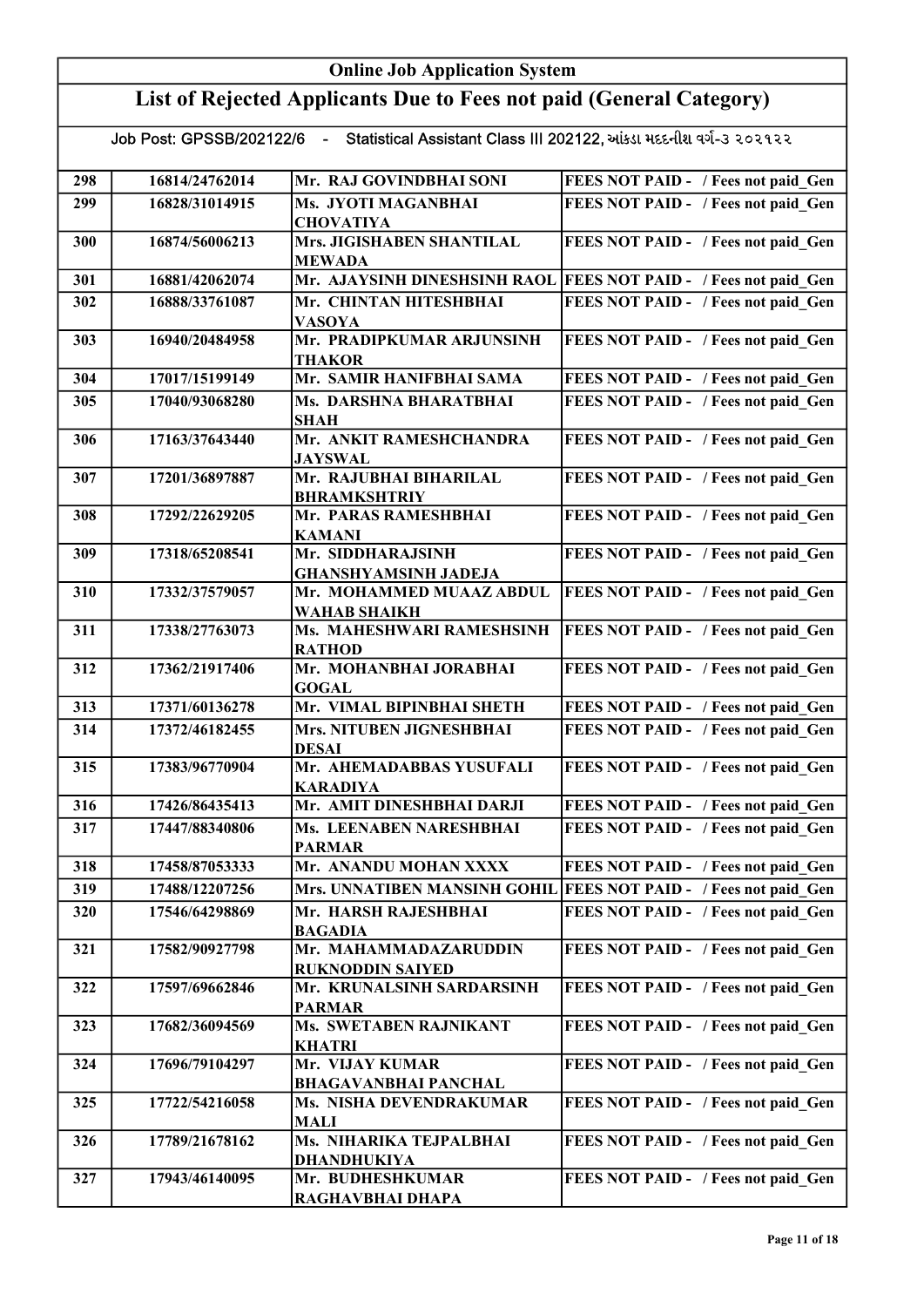|     |                                                                     | <b>Online Job Application System</b>               |                                                                    |  |
|-----|---------------------------------------------------------------------|----------------------------------------------------|--------------------------------------------------------------------|--|
|     | List of Rejected Applicants Due to Fees not paid (General Category) |                                                    |                                                                    |  |
|     | Job Post: GPSSB/202122/6                                            | $\blacksquare$                                     | Statistical Assistant Class III 202122, આંકડા મદદનીશ વર્ગ-3 ૨૦૨૧૨૨ |  |
| 328 | 18053/45861414                                                      |                                                    | Ms. POONAM JAYANTILAL PATEL FEES NOT PAID - / Fees not paid Gen    |  |
| 329 | 18084/96919946                                                      | Mr. SACHINKUMAR KANTIBHAI<br><b>PADHIYAR</b>       | FEES NOT PAID - / Fees not paid Gen                                |  |
| 330 | 18146/57373961                                                      | Mr. SUNILKUMAR NANDLAL<br><b>PRASAD</b>            | FEES NOT PAID - / Fees not paid Gen                                |  |
| 331 | 18680/66592656                                                      |                                                    | Mr. RAHUL GIRISHBHAI PARMAR FEES NOT PAID - / Fees not paid_Gen    |  |
| 332 | 18755/75365767                                                      | Ms. LISHA KETAN MEHTA                              | FEES NOT PAID - / Fees not paid Gen                                |  |
| 333 | 18849/77197630                                                      | Mr. NISHIL ARVINDBHAI JOSHI                        | FEES NOT PAID - / Fees not paid Gen                                |  |
| 334 | 18857/38468882                                                      | Ms. REECHA RAJUBHAI DARJI                          | FEES NOT PAID - / Fees not paid Gen                                |  |
| 335 | 18876/20146199                                                      | Ms. SONALBEN KAMALSINHBHAI<br><b>JADEJA</b>        | <b>FEES NOT PAID - / Fees not paid Gen</b>                         |  |
| 336 | 19240/38960147                                                      | Mr. NAIMISHKUMAR<br><b>GORDHANBHAI HINSU</b>       | FEES NOT PAID - / Fees not paid Gen                                |  |
| 337 | 19498/20819047                                                      | Mr. PINKESHKUMAR<br><b>MANOJBHAI JOSHI</b>         | FEES NOT PAID - / Fees not paid Gen                                |  |
| 338 | 19518/94208700                                                      | Mr. HIREN GOGANBHAI<br><b>VEKARIYA</b>             | FEES NOT PAID - / Fees not paid Gen                                |  |
| 339 | 19521/43624896                                                      | Ms. REECHA RAJUBHAI DARJI                          | FEES NOT PAID - / Fees not paid Gen                                |  |
| 340 | 19539/97388148                                                      | Mr. YAGNESH MILPRASAD<br><b>KHANDAL</b>            | FEES NOT PAID - / Fees not paid Gen                                |  |
| 341 | 19614/97704535                                                      |                                                    | Ms. NUTANBEN ARJANJI THAKOR FEES NOT PAID - / Fees not paid Gen    |  |
| 342 | 19731/36644340                                                      | Ms. JAYSHREE<br>NARENDRAKUMAR TOLANI               | FEES NOT PAID - / Fees not paid Gen                                |  |
| 343 | 19798/53222515                                                      | Ms. REKHA VINODRAI SANGHVI                         | FEES NOT PAID - / Fees not paid Gen                                |  |
| 344 | 19829/90156374                                                      | Ms. KINNARI NITINBHAI<br><b>ACHARYA</b>            | FEES NOT PAID - / Fees not paid Gen                                |  |
| 345 | 19841/27857144                                                      | Ms. ASTHA DEVANGBHAI JOSHI                         | FEES NOT PAID - / Fees not paid Gen                                |  |
| 346 | 19855/18218338                                                      | Mrs. PARITABA MAHAVIRSINH<br><b>CHUDASAMA</b>      | FEES NOT PAID - / Fees not paid Gen                                |  |
| 347 | 19877/18685384                                                      | <b>Mrs. DHARABEN</b><br><b>DHRUMILKUMAR THAKER</b> | FEES NOT PAID - / Fees not paid Gen                                |  |
| 348 | 19927/11845664                                                      | Mr. SHIVKANT NARESH SHARMA                         | <b>FEES NOT PAID - / Fees not paid Gen</b>                         |  |
| 349 | 20006/91064893                                                      | Ms. ANKITA DINESHBHAI<br><b>KASVALA</b>            | FEES NOT PAID - / Fees not paid Gen                                |  |
| 350 | 20075/51672484                                                      | Ms. KAJAL SUNIL PATIL                              | FEES NOT PAID - / Fees not paid Gen                                |  |
| 351 | 20102/86002404                                                      | Mr. ANIL DINANTH SHUKLA                            | FEES NOT PAID - / Fees not paid Gen                                |  |
| 352 | 20409/23061261                                                      | Mr. JENISHKUMAR NATUBHAI<br><b>DIYORA</b>          | FEES NOT PAID - / Fees not paid Gen                                |  |
| 353 | 20435/45514895                                                      | Mr. KHENGARBHAI JOGAJI<br><b>PRJAPATI</b>          | FEES NOT PAID - / Fees not paid Gen                                |  |
| 354 | 20489/22672430                                                      | Mr. KALPEN BHUPENDRA<br><b>PAREKH</b>              | FEES NOT PAID - / Fees not paid Gen                                |  |
| 355 | 20588/22887522                                                      | Ms. ANKITA MAHESHBHAI<br><b>KARKAR</b>             | FEES NOT PAID - / Fees not paid Gen                                |  |
| 356 | 20595/78480431                                                      | Ms. KEJAL KUMANBHAI PATEL                          | FEES NOT PAID - / Fees not paid Gen                                |  |
| 357 | 20628/55251142                                                      | Ms. SHIVANI PRAVINBHAI PATEL                       | FEES NOT PAID - / Fees not paid Gen                                |  |
| 358 | 20646/42682307                                                      | Mrs. EKTA DIVANBHAI KHANVANI                       | <b>FEES NOT PAID - / Fees not paid Gen</b>                         |  |
| 359 | 20659/18824926                                                      | Mrs. MONIKA GYANCHAND<br><b>VADHVA</b>             | FEES NOT PAID - / Fees not paid Gen                                |  |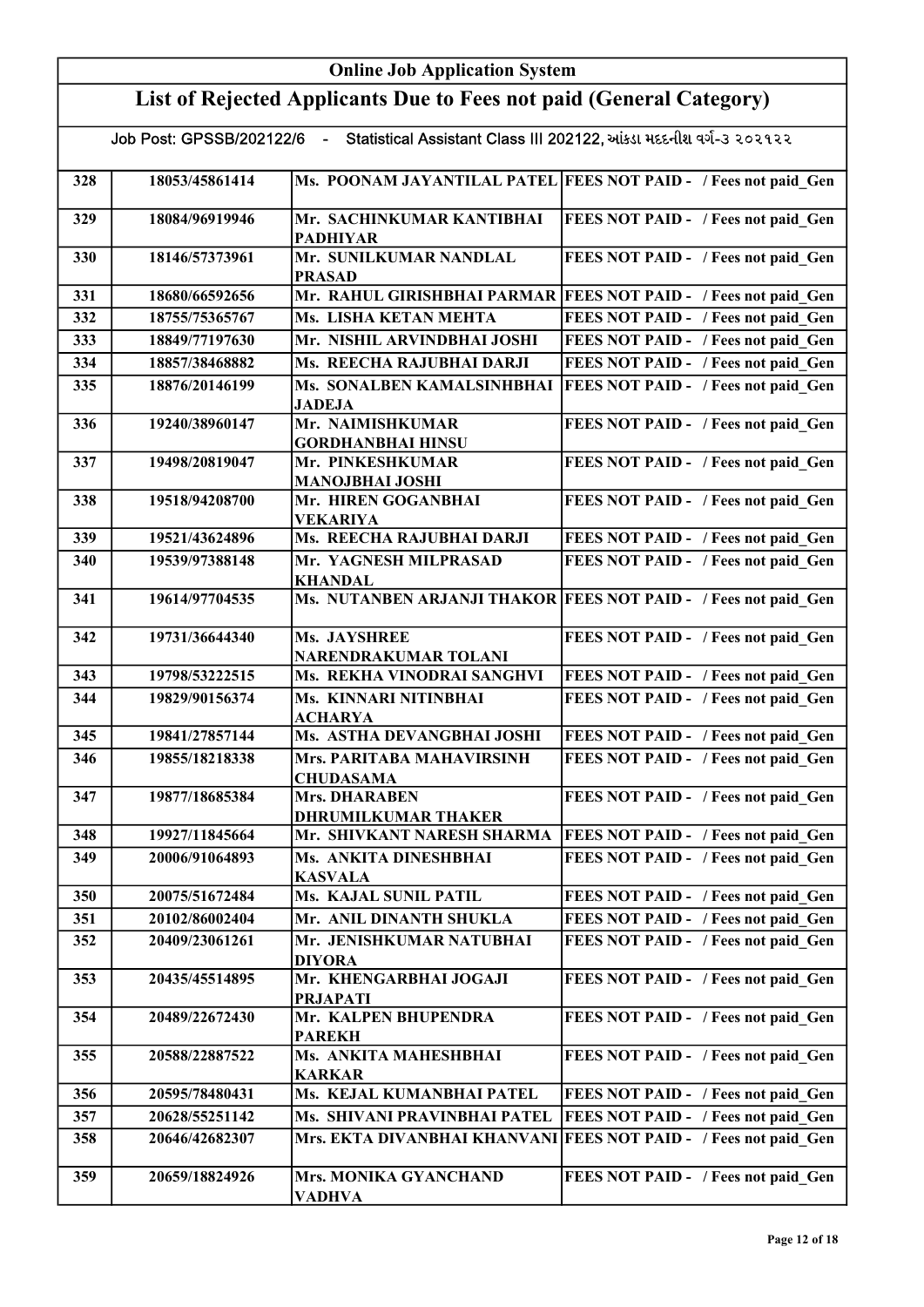|     | <b>Online Job Application System</b>                                |                                                                                               |                                            |  |
|-----|---------------------------------------------------------------------|-----------------------------------------------------------------------------------------------|--------------------------------------------|--|
|     | List of Rejected Applicants Due to Fees not paid (General Category) |                                                                                               |                                            |  |
|     |                                                                     | Job Post: GPSSB/202122/6 - Statistical Assistant Class III 202122, આંકડા મદદનીશ વર્ગ-૩ ૨૦૨૧૨૨ |                                            |  |
| 360 | 20675/21914926                                                      | Mr. TAPAN VIJAYKUMAR<br><b>KAYASTH</b>                                                        | FEES NOT PAID - / Fees not paid Gen        |  |
| 361 | 20693/37347369                                                      | Mr. AKASHBHAI<br>DHARMENDRAKUMAR DASADIA                                                      | FEES NOT PAID - / Fees not paid_Gen        |  |
| 362 | 20719/65524465                                                      | Mrs. REKHA ASHOKKUMAR<br><b>SHARMA</b>                                                        | FEES NOT PAID - / Fees not paid Gen        |  |
| 363 | 20746/41814254                                                      | Ms. JALPABA VIRAMDEVSINH<br><b>JADEJA</b>                                                     | FEES NOT PAID - / Fees not paid Gen        |  |
| 364 | 20788/34525589                                                      | Mr. CHIRAGBHAI VILESHKUMAR<br><b>TRIVEDI</b>                                                  | <b>FEES NOT PAID - / Fees not paid Gen</b> |  |
| 365 | 20887/45448440                                                      | Mr. SAGARKUMAR ASHOKBHAI<br><b>PATEL</b>                                                      | FEES NOT PAID - / Fees not paid Gen        |  |
| 366 | 20905/36912499                                                      | Mr. HARSHBHAI KISHORSINH<br><b>RATHOD</b>                                                     | FEES NOT PAID - / Fees not paid Gen        |  |
| 367 | 20915/47220605                                                      | Ms. SWETA ASHVINBHAI<br><b>THACKER</b>                                                        | FEES NOT PAID - / Fees not paid Gen        |  |
| 368 | 20932/55774654                                                      | Mr. JAY RAJESHKUMAR PATADIA                                                                   | <b>FEES NOT PAID - / Fees not paid Gen</b> |  |
| 369 | 20934/60323705                                                      | Mr. HARSHBHAI KISHORSINH<br><b>RATHOD</b>                                                     | FEES NOT PAID - / Fees not paid Gen        |  |
| 370 | 20950/65182902                                                      | Mr. HITESHKUMAR<br><b>CHIMANBHAI PARMAR</b>                                                   | FEES NOT PAID - / Fees not paid Gen        |  |
| 371 | 21039/18775017                                                      | Ms. ANJALIBEN RAJESHBHAI<br><b>PATEL</b>                                                      | FEES NOT PAID - / Fees not paid Gen        |  |
| 372 | 21116/27536004                                                      | <b>Mrs. NEHA BHARAT RAJPUT</b>                                                                | FEES NOT PAID - / Fees not paid Gen        |  |
| 373 | 21135/70356186                                                      | Mr. HARDIK RAMESH BHAI<br><b>PATEL</b>                                                        | FEES NOT PAID - / Fees not paid Gen        |  |
| 374 | 21246/22746387                                                      | Mrs. ARPITABEN DIGVIJAYSINH<br><b>RANA</b>                                                    | FEES NOT PAID - / Fees not paid Gen        |  |
| 375 | 21277/63058464                                                      | <b>Mrs. NILAMBEN BHARATBHAI</b><br><b>PATEL</b>                                               | FEES NOT PAID - / Fees not paid Gen        |  |
| 376 | 21425/96826076                                                      | Mrs. PRIYANKA MOTILAL<br><b>PANDYA</b>                                                        | FEES NOT PAID - / Fees not paid Gen        |  |
| 377 | 21444/93802752                                                      | Mr. DILIP NARENDRABHAI SONI                                                                   | FEES NOT PAID - / Fees not paid Gen        |  |
| 378 | 21491/38348347                                                      | Ms. KALPANABEN MAHAVIRSINH<br><b>VAGHELA</b>                                                  | <b>FEES NOT PAID - / Fees not paid Gen</b> |  |
| 379 | 21561/84498036                                                      | Mr. SAHAFAHAD SHAFIK<br><b>KURESHI</b>                                                        | FEES NOT PAID - / Fees not paid_Gen        |  |
| 380 | 21569/49294351                                                      | Mr. PRAVINSINH KUBERSINH<br><b>KHANT</b>                                                      | FEES NOT PAID - / Fees not paid Gen        |  |
| 381 | 21786/86438703                                                      | Ms. ASHA VASHARAMBHAI<br><b>NAKHVA</b>                                                        | FEES NOT PAID - / Fees not paid Gen        |  |
| 382 | 21789/91605258                                                      | Mr. HARIT HEMENDRABHAI<br><b>VYAS</b>                                                         | FEES NOT PAID - / Fees not paid Gen        |  |
| 383 | 21790/73134641                                                      | Mr. BHUMIL ASHOKBHAI<br><b>DOLASIYA</b>                                                       | FEES NOT PAID - / Fees not paid Gen        |  |
| 384 | 21836/86740260                                                      | Mrs. YOGITABAHEN RATILAL<br><b>PATEL</b>                                                      | FEES NOT PAID - / Fees not paid Gen        |  |
| 385 | 21872/76217778                                                      | Ms. KHUSHBOO BHARMALBHAI<br><b>SUTHAR</b>                                                     | FEES NOT PAID - / Fees not paid Gen        |  |
| 386 | 21901/31854567                                                      | Mrs. ASMITA MEHULBHAI<br>DHANDHUKIYA                                                          | FEES NOT PAID - / Fees not paid Gen        |  |
| 387 | 21904/69308553                                                      | Mr. TATSAT JWALITKUMAR<br><b>BHATT</b>                                                        | FEES NOT PAID - / Fees not paid Gen        |  |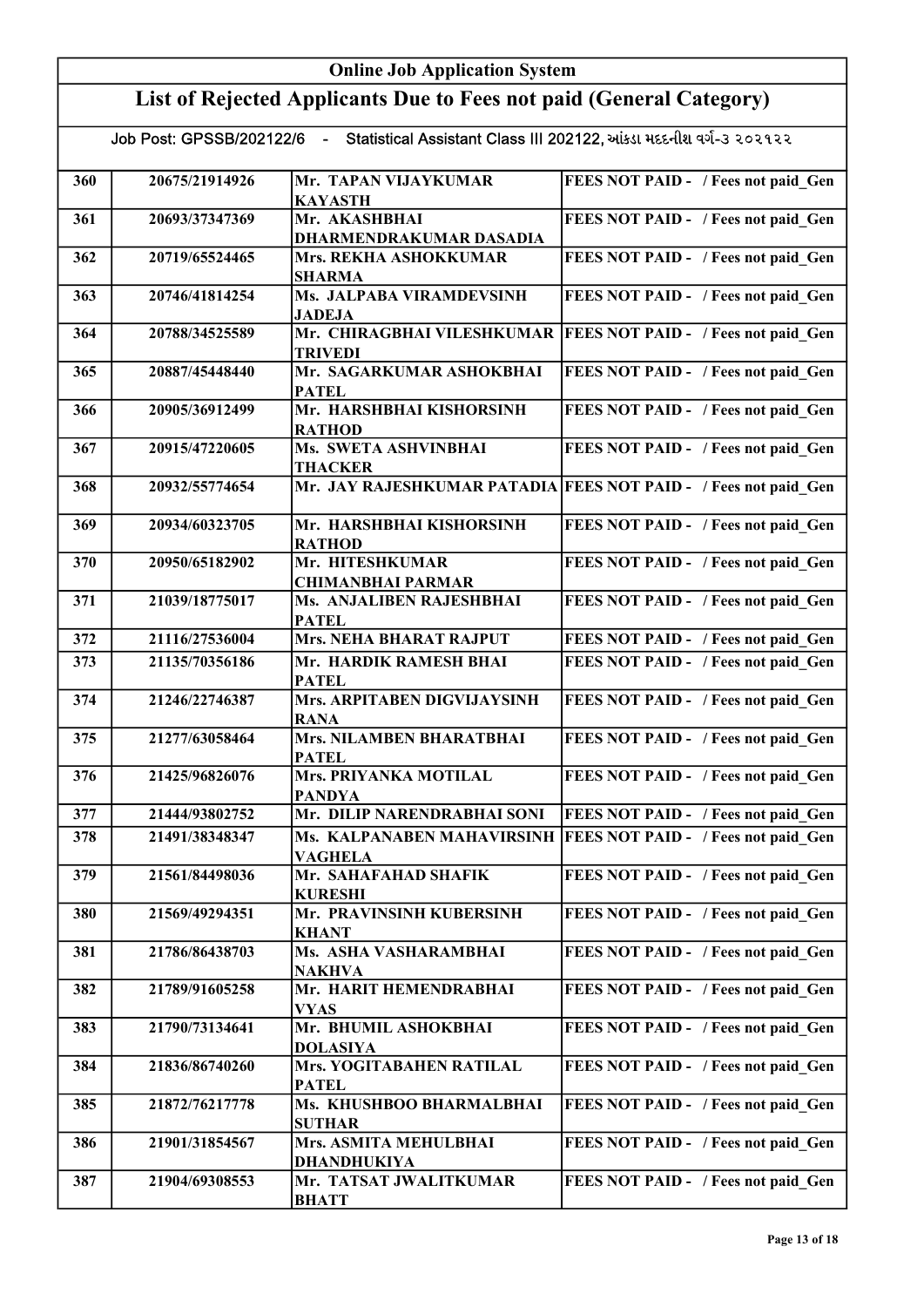## Online Job Application System List of Rejected Applicants Due to Fees not paid (General Category) Job Post: GPSSB/202122/6 - Statistical Assistant Class III 202122, આંકડા મદદનીશ વર્ગ-૩ ૨૦૨૧૨૨ 388 21914/27871413 Ms. PARASBA KIRTISINH ZALA FEES NOT PAID - / Fees not paid\_Gen 389 21933/89434797 Mr. NANDRAJ SANJAYBHAI OZA FEES NOT PAID - / Fees not paid Gen 390 21936/97288066 Ms. KALPANABEN MAHAVIRSINH FEES NOT PAID - / Fees not paid\_Gen VAGHELA 391 21984/12649646 Ms. JAYA SHANKARBHAI TEJWANI FEES NOT PAID - / Fees not paid Gen 392 22117/58153024 Ms. PARUL JAGDISHBHAI THAKOR FEES NOT PAID - / Fees not paid Gen 393 22119/43862065 Mr. TARUNKUMAR JAYANTIBHAI KALAVADIYA FEES NOT PAID - / Fees not paid Gen 394 22199/51643486 Mr. PARTH MAHESHBHAI JOSHI FEES NOT PAID - / Fees not paid Gen 395 22201/16326085 Mr. SETU SURESHBHAI PATEL FEES NOT PAID - / Fees not paid\_Gen 396 22230/97920937 Ms. RATNA PANKAJKUMAR DOSHI FEES NOT PAID - / Fees not paid\_Gen 397 22248/55778131 Mrs. RAJESHWARI RAJENDRAKUMAR SODHA FEES NOT PAID - / Fees not paid Gen 398 22297/10897212 Ms. TEJESHWARIBA GHANSHYAMSINH GOHIL FEES NOT PAID - / Fees not paid Gen 399 22325/38229599 Mr. ANIRUDHSINH MERAGBHAI DODIYA FEES NOT PAID - / Fees not paid Gen 400 22353/59400605 Mr. MANTHAN BHADRESHBHAI PATEL FEES NOT PAID - / Fees not paid Gen 401 22375/30094024 Mr. NISHANT PRAVINKUMAR **DAVE** FEES NOT PAID - / Fees not paid Gen 402 | 22391/31100467 | Mr. JAY DEEPAKBHAI PANDYA | FEES NOT PAID - / Fees not paid\_Gen 403 22447/89298955 Mr. BHAVESH KARSHANBHAI KHANDAR FEES NOT PAID - / Fees not paid Gen 404 22541/14334349 Mr. SOMESHWARSINH DEVISINH DAHIYA FEES NOT PAID - / Fees not paid\_Gen 405 22604/97101894 Mr. JAYESHKUMAR DHANJIBHAI FEES NOT PAID - / Fees not paid\_Gen JOSHI 406 22627/31769954 Ms. DIVYABEN DIPAKKUMAR **PATEL** FEES NOT PAID - / Fees not paid Gen 407 22643/30745993 Mr. JAYMINKUMAR KANUBHAI PATEL FEES NOT PAID - / Fees not paid Gen 408 22767/96559429 Mr. PRIYANKKUMAR ARVINDBHAI MARVANIYA FEES NOT PAID - / Fees not paid Gen 409 | 22790/29256714 | Ms. KIRANBEN BHUPATBHAI KATHROTIYA FEES NOT PAID - / Fees not paid\_Gen 410 22791/46581121 Ms. JINAL PARESHBHAI **SATHWARA** FEES NOT PAID - / Fees not paid Gen 411 22816/98801848 Ms. NAUHEENBANU YUSUFKHAN SIYAFKHAN PATHAN PATHAN FEES NOT PAID - / Fees not paid Gen 412 22848/69526520 Mr. INDRAVIJAYSINH RAGHUVIRSINH ZALA FEES NOT PAID - / Fees not paid Gen 413 | 22849/46931171 | Ms. SUDHAKUMARI RAMDEV YADAV FEES NOT PAID - / Fees not paid Gen 414 22883/23088460 Ms. BHARTI JALAMSINGH RAJPUT FEES NOT PAID - / Fees not paid Gen 415 22954/96171924 Mr. CHINTAN CHANDRAVADAN PATEL FEES NOT PAID - / Fees not paid Gen 416 22975/35423356 Ms. ANJALI PANDIT FEES NOT PAID - / Fees not paid\_Gen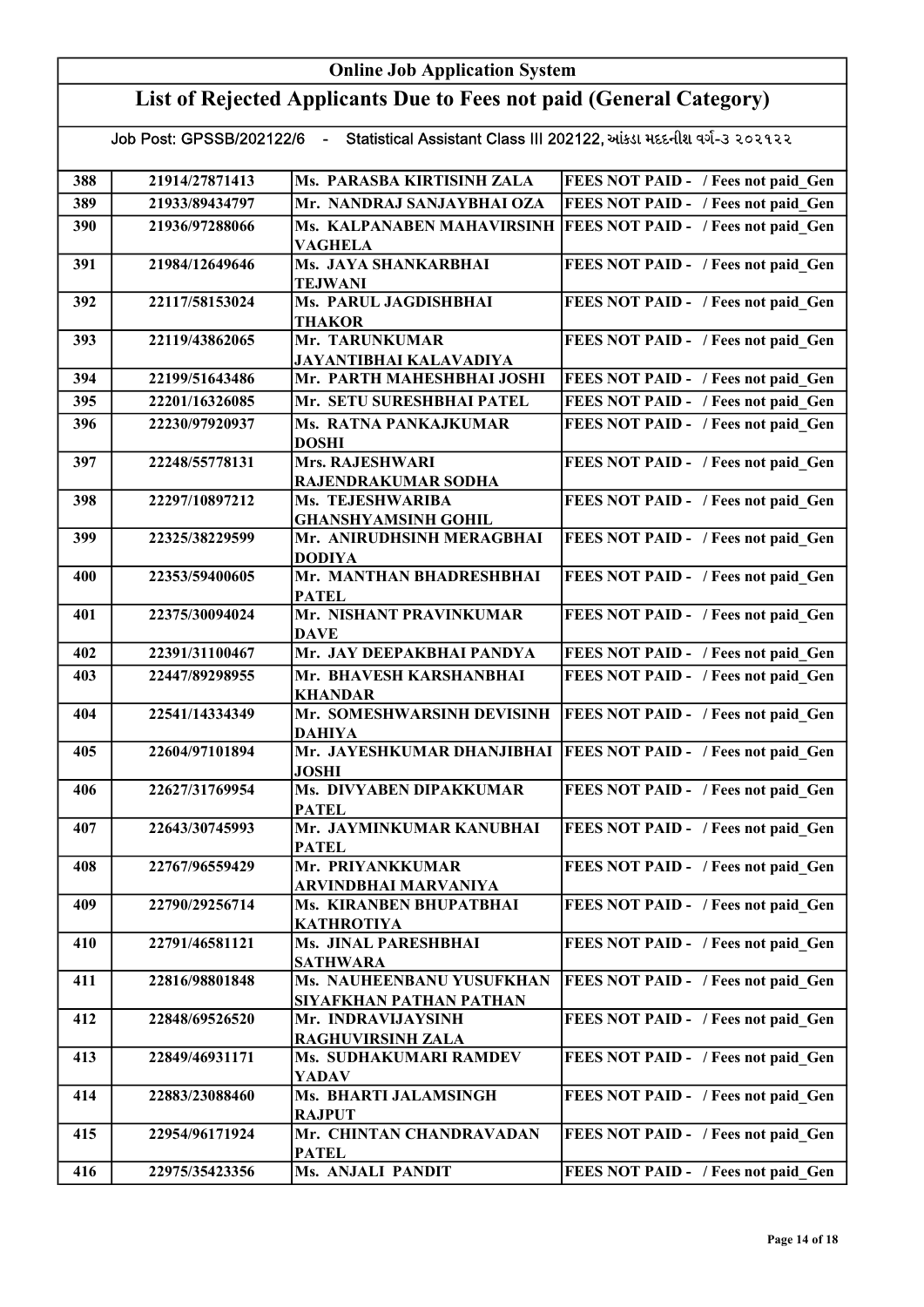|                                                                                               | <b>Online Job Application System</b> |                                                |                                                                  |  |  |
|-----------------------------------------------------------------------------------------------|--------------------------------------|------------------------------------------------|------------------------------------------------------------------|--|--|
| List of Rejected Applicants Due to Fees not paid (General Category)                           |                                      |                                                |                                                                  |  |  |
| Job Post: GPSSB/202122/6 - Statistical Assistant Class III 202122, આંકડા મદદનીશ વર્ગ-૩ ૨૦૨૧૨૨ |                                      |                                                |                                                                  |  |  |
| 417                                                                                           | 22984/94057320                       | Ms. NAZNINBANU<br>SHAKILAHEMAD SHAIKH          | FEES NOT PAID - / Fees not paid Gen                              |  |  |
| 418                                                                                           | 23046/57413780                       | Mr. AMITKUMAR LILARAM<br><b>JAMTANI</b>        | FEES NOT PAID - / Fees not paid Gen                              |  |  |
| 419                                                                                           | 23208/35189130                       | Mr. ANANDKUMAR SATIRAM<br><b>RAJBHAR</b>       | FEES NOT PAID - / Fees not paid Gen                              |  |  |
| 420                                                                                           | 23260/15487740                       | Mr. DHIRAJ NILESH PAWAR                        | FEES NOT PAID - / Fees not paid Gen                              |  |  |
| 421                                                                                           | 23272/50039017                       |                                                | Ms. VIBHA PRADIPBHAI GHEDIYA FEES NOT PAID - / Fees not paid Gen |  |  |
| 422                                                                                           | 23283/62187942                       | Mr. OSTIN MAHESHBHAI<br><b>BHALALA</b>         | FEES NOT PAID - / Fees not paid Gen                              |  |  |
| 423                                                                                           | 23345/32594781                       | Mr. JAGDISH MACHHINDRABHAI<br><b>MORE</b>      | <b>FEES NOT PAID - / Fees not paid Gen</b>                       |  |  |
| 424                                                                                           | 23372/88620070                       | Ms. JAGRUTI HARESH BHAI<br><b>NAINWANI</b>     | FEES NOT PAID - / Fees not paid Gen                              |  |  |
| 425                                                                                           | 23386/72972990                       | <b>Ms. BHARATI HARESH BHAI</b><br>NAINWANI     | FEES NOT PAID - / Fees not paid Gen                              |  |  |
| 426                                                                                           | 23457/32804329                       | Mr. VISHVAJITSINH<br><b>DARSHANSINH PARMAR</b> | FEES NOT PAID - / Fees not paid Gen                              |  |  |
| 427                                                                                           | 23486/78398277                       | Ms. RINA NATAVARLAL MISTRY                     | FEES NOT PAID - / Fees not paid Gen                              |  |  |
| 428                                                                                           | 23501/12758079                       | Mrs. DIMPAL VISHNUBHAI PATEL                   | FEES NOT PAID - / Fees not paid Gen                              |  |  |
| 429                                                                                           | 23528/98164372                       | Ms. JIGNASHA PRAVINBHAI<br><b>VADHER</b>       | FEES NOT PAID - / Fees not paid Gen                              |  |  |
| 430                                                                                           | 23577/76427561                       | Mr. PRABHATSINH MANBHAI<br><b>GOHIL</b>        | FEES NOT PAID - / Fees not paid Gen                              |  |  |
| 431                                                                                           | 23625/87699467                       | Ms. JIGNASABA PRAVINSINH<br><b>VAGHELA</b>     | FEES NOT PAID - / Fees not paid Gen                              |  |  |
| 432                                                                                           | 23786/21106044                       | Mr. SUMITKUMAR<br>SUBHASHBHAI GUPTA            | FEES NOT PAID - / Fees not paid Gen                              |  |  |
| 433                                                                                           | 23852/31817230                       | Ms. YASHVI HARSHADBHAI<br><b>GHASADIYA</b>     | FEES NOT PAID - / Fees not paid Gen                              |  |  |
| 434                                                                                           | 23886/52002949                       | Mrs. NAZMIN SALIM CHAKI                        | FEES NOT PAID - / Fees not paid Gen                              |  |  |
| 435                                                                                           | 23934/85785588                       | Ms. PINKALBAHEN<br>HASMUKHBHAI PATEL           | FEES NOT PAID - / Fees not paid Gen                              |  |  |
| 436                                                                                           | 24018/38657885                       | Ms. JAYSHRIBEN DEVIDAS<br><b>GOLANI</b>        | FEES NOT PAID - / Fees not paid Gen                              |  |  |
| 437                                                                                           | 24054/98600740                       | Mr. SUNILBHAI KANUBHAI<br><b>PARMAR</b>        | FEES NOT PAID - / Fees not paid Gen                              |  |  |
| 438                                                                                           | 24098/31323644                       | Mr. UMESH BATUKBHAI<br>SAVAKIYA                | FEES NOT PAID - / Fees not paid Gen                              |  |  |
| 439                                                                                           | 24158/47194488                       | Mr. BHARGAV RAJNIKANT<br>JARSANIYA             | FEES NOT PAID - / Fees not paid Gen                              |  |  |
| 440                                                                                           | 24233/13489096                       | Mr. MAHEDIHASAN ALIHUSAIN<br><b>KADIVALA</b>   | FEES NOT PAID - / Fees not paid Gen                              |  |  |
| 441                                                                                           | 24302/18831491                       | Mr. SANDEEPKUMAR DINANATH<br><b>MISHRA</b>     | FEES NOT PAID - / Fees not paid Gen                              |  |  |
| 442                                                                                           | 24335/70833527                       | Mr. PARTHKUMAR VASANTBHAI<br><b>PATEL</b>      | FEES NOT PAID - / Fees not paid Gen                              |  |  |
| 443                                                                                           | 24343/44297891                       | Mr. SAURAV PRAVINKUMAR<br><b>PATEL</b>         | FEES NOT PAID - / Fees not paid Gen                              |  |  |
| 444                                                                                           | 24348/69624826                       | Mrs. BHAVESHREEBA<br>ANIRUSHDDHSINH ZALA       | FEES NOT PAID - / Fees not paid Gen                              |  |  |
| 445                                                                                           | 24470/94001736                       | Mr. RAHULKUMAR FATARAM<br><b>CHAUDHARI</b>     | FEES NOT PAID - / Fees not paid Gen                              |  |  |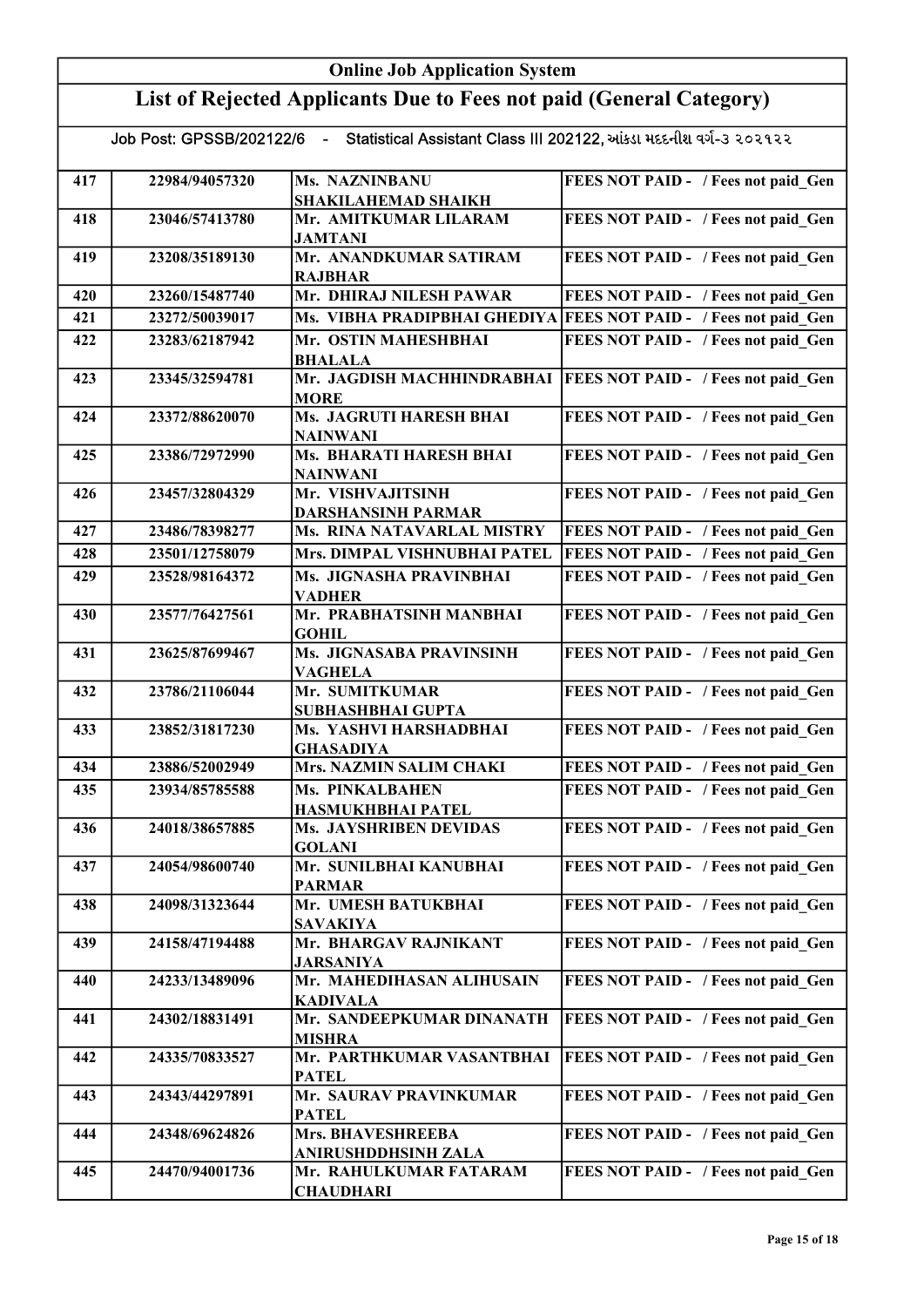|                                                                                                  | <b>Online Job Application System</b> |                                                |                                                                |  |  |
|--------------------------------------------------------------------------------------------------|--------------------------------------|------------------------------------------------|----------------------------------------------------------------|--|--|
| List of Rejected Applicants Due to Fees not paid (General Category)                              |                                      |                                                |                                                                |  |  |
| Statistical Assistant Class III 202122, આંકડા મદદનીશ વર્ગ-૩ ૨૦૨૧૨૨<br>Job Post: GPSSB/202122/6 - |                                      |                                                |                                                                |  |  |
| 446                                                                                              | 24549/57184816                       | Ms. VIDHIBEN MAHENDRABHAI<br><b>PATEL</b>      | FEES NOT PAID - / Fees not paid Gen                            |  |  |
| 447                                                                                              | 24677/68976626                       | Mr. JAYESHKUMAR<br><b>RAMESHBHAI PARMAR</b>    | FEES NOT PAID - / Fees not paid Gen                            |  |  |
| 448                                                                                              | 24687/54964457                       | Mrs. RUCHA CHINTAN TRIVEDI                     | FEES NOT PAID - / Fees not paid Gen                            |  |  |
| 449                                                                                              | 24720/14157829                       | Mr. SATISHKUMAR ARJUNSINH<br><b>JADAV</b>      | FEES NOT PAID - / Fees not paid Gen                            |  |  |
| 450                                                                                              | 24743/47647373                       | Mr. KRUNAL TARUNKUMAR<br><b>PATEL</b>          | FEES NOT PAID - / Fees not paid Gen                            |  |  |
| 451                                                                                              | 24772/97282810                       |                                                | Ms. SANTOK SAMAT KARAVADRA FEES NOT PAID - / Fees not paid Gen |  |  |
| 452                                                                                              | 24775/33455748                       | Mrs. SHWETABA VIKRAMSINH<br><b>GOHIL</b>       | FEES NOT PAID - / Fees not paid Gen                            |  |  |
| 453                                                                                              | 24795/64085029                       | Mrs. PAYAL NANAJIBHAI<br><b>GHATALIYA</b>      | FEES NOT PAID - / Fees not paid Gen                            |  |  |
| 454                                                                                              | 24828/67908665                       | Mr. SHAILESH RAMYASH YADAV                     | FEES NOT PAID - / Fees not paid Gen                            |  |  |
| 455                                                                                              | 24838/36069304                       | Ms. RUKAIYABAHEN KUTUBBHAI<br><b>HATHIYARI</b> | FEES NOT PAID - / Fees not paid Gen                            |  |  |
| 456                                                                                              | 24863/47798272                       | Mr. ASLAM MAHAMMADRAFIQ<br><b>MALEK</b>        | FEES NOT PAID - / Fees not paid Gen                            |  |  |
| 457                                                                                              | 24874/49953408                       | Mr. JAY SHAILESHBHAI PATEL                     | FEES NOT PAID - / Fees not paid_Gen                            |  |  |
| 458                                                                                              | 24916/62023672                       | Mr. RAHULKUMAR<br><b>JAYANTIBHAI CHAUDHARI</b> | FEES NOT PAID - / Fees not paid Gen                            |  |  |
| 459                                                                                              | 24977/40104371                       | Mrs. GITA GIRENDRA PAL                         | FEES NOT PAID - / Fees not paid Gen                            |  |  |
| 460                                                                                              | 25015/86782364                       | Mr. PRAKASHKUMAR<br>DASHARATHBHAI PRAJAPATI    | FEES NOT PAID - / Fees not paid Gen                            |  |  |
| 461                                                                                              | 25066/80330000                       | Mr. CHETANKUMAR VIRABHAI<br><b>ADHVAN</b>      | FEES NOT PAID - / Fees not paid Gen                            |  |  |
| 462                                                                                              | 25097/90096279                       | Ms. KRISHNABA DESHARSINH<br><b>JADEJA</b>      | FEES NOT PAID - / Fees not paid Gen                            |  |  |
| 463                                                                                              | 25157/33123415                       | Mr. SIRAJUDIN<br>FATTEMAMADJALAL PARASARA      | FEES NOT PAID - / Fees not paid Gen                            |  |  |
| 464                                                                                              | 25160/49737051                       | Mrs. SHRADDHAKUMARI<br>YOGINKUMAR PATEL        | FEES NOT PAID - / Fees not paid Gen                            |  |  |
| 465                                                                                              | 25277/60060882                       | Mr. JAGDISH TOGABHAI SATIYA                    | FEES NOT PAID - / Fees not paid Gen                            |  |  |
| 466                                                                                              | 25336/53952305                       | Ms. DHRUVI MAHESHBHAI PATEL                    | FEES NOT PAID - / Fees not paid Gen                            |  |  |
| 467                                                                                              | 25366/59687007                       | Mrs. DEVYANIBA DHRUVRAJSINH<br><b>PARMAR</b>   | FEES NOT PAID - / Fees not paid Gen                            |  |  |
| 468                                                                                              | 25372/23966894                       | Ms. PRIYA RAM GUPTA                            | FEES NOT PAID - / Fees not paid Gen                            |  |  |
| 469                                                                                              | 25410/12958289                       | Mr. MUKESH RAMESHBHAI<br><b>THAKKAR</b>        | FEES NOT PAID - / Fees not paid Gen                            |  |  |
| 470                                                                                              | 25424/28805780                       | Mrs. KALPANA DARSHAN<br><b>BAGTHARIA</b>       | FEES NOT PAID - / Fees not paid Gen                            |  |  |
| 471                                                                                              | 25426/38588142                       | Mr. RAJESHBHAI BACHUBHAI<br><b>OLAKIYA</b>     | FEES NOT PAID - / Fees not paid Gen                            |  |  |
| 472                                                                                              | 25460/60940313                       | Mrs. ASMITA BABU BHAI<br><b>KANZARIYA</b>      | FEES NOT PAID - / Fees not paid Gen                            |  |  |
| 473                                                                                              | 25476/24026557                       | Mr. SAKIBMAHOMAD<br>SALIMMAHOMAD SIPAIMALEK    | FEES NOT PAID - / Fees not paid_Gen                            |  |  |
| 474                                                                                              | 25578/23101302                       | Mr. IMARANHUSSAIN<br><b>JAMILBHAI MUSALA</b>   | FEES NOT PAID - / Fees not paid Gen                            |  |  |
| 475                                                                                              | 25610/20059423                       | Mr. DHAVAL RAMESHBHAI<br><b>PADARIYA</b>       | FEES NOT PAID - / Fees not paid Gen                            |  |  |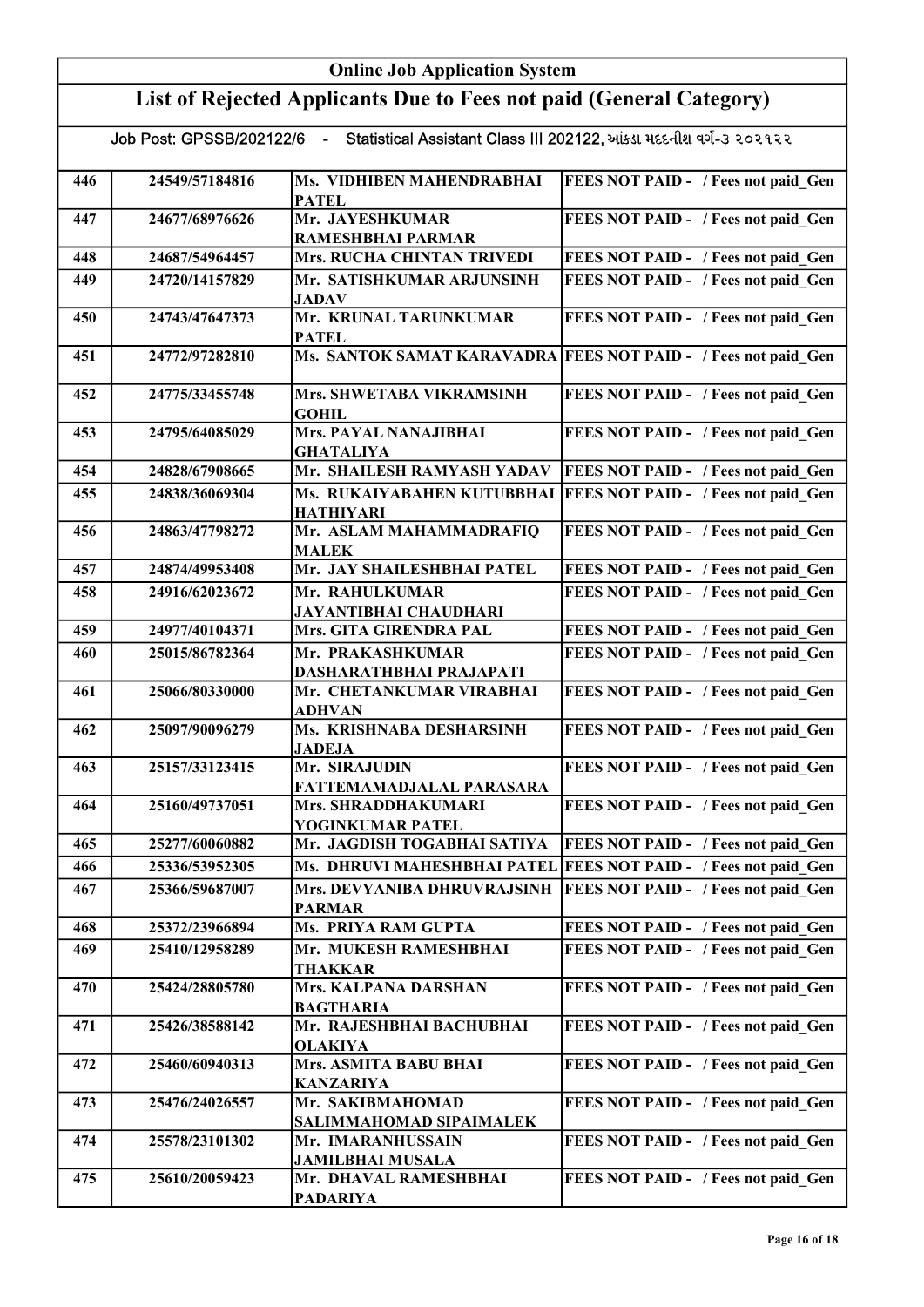|                                                                                               |                | <b>Online Job Application System</b>            |                                                                 |  |  |  |
|-----------------------------------------------------------------------------------------------|----------------|-------------------------------------------------|-----------------------------------------------------------------|--|--|--|
| List of Rejected Applicants Due to Fees not paid (General Category)                           |                |                                                 |                                                                 |  |  |  |
| Job Post: GPSSB/202122/6 - Statistical Assistant Class III 202122, આંકડા મદદનીશ વર્ગ-૩ ૨૦૨૧૨૨ |                |                                                 |                                                                 |  |  |  |
| 476                                                                                           | 25670/69062504 | Ms. RIDDHIBEN BABULAL PATEL                     | <b>FEES NOT PAID - / Fees not paid Gen</b>                      |  |  |  |
| 477                                                                                           | 25677/94548610 |                                                 | Ms. MEENU GOPALBHAI SHARMA FEES NOT PAID - / Fees not paid Gen  |  |  |  |
| 478                                                                                           | 25690/45359911 | Ms. DARSHANA<br><b>MAHENDRAKUMAR DHOBI</b>      | FEES NOT PAID - / Fees not paid Gen                             |  |  |  |
| 479                                                                                           | 25739/79516487 | Ms. LAXITA VIRBHADRASINH<br>ZALA                | FEES NOT PAID - / Fees not paid Gen                             |  |  |  |
| 480                                                                                           | 25802/92227567 | Mrs. DIPIKA PINAKIN PATEL                       | FEES NOT PAID - / Fees not paid Gen                             |  |  |  |
| 481                                                                                           | 25951/57883882 | Mr. MAYURSINH BHARATSINH                        | FEES NOT PAID - / Fees not paid Gen                             |  |  |  |
|                                                                                               |                | <b>CHAUHAN</b>                                  |                                                                 |  |  |  |
| 482                                                                                           | 26174/15415841 | Mr. RANJIT MASHRIBHAI<br><b>MODHWADIYA</b>      | FEES NOT PAID - / Fees not paid Gen                             |  |  |  |
| 483                                                                                           | 26258/30491187 | Mr. HIRENKUMAR MANDABHAI<br><b>GAGIYA</b>       | FEES NOT PAID - / Fees not paid Gen                             |  |  |  |
| 484                                                                                           | 26278/67631557 | Mrs. ANISABANU MOSALIM<br>ANSARI                | FEES NOT PAID - / Fees not paid Gen                             |  |  |  |
| 485                                                                                           | 26378/74698344 | Ms. KARISHMA GOPALBHAI<br><b>SHARMA</b>         | FEES NOT PAID - / Fees not paid Gen                             |  |  |  |
| 486                                                                                           | 26416/46616200 | Mr. DHIRENDRASINH<br>DASHRATHSINH CHAUHAN       | FEES NOT PAID - / Fees not paid Gen                             |  |  |  |
| 487                                                                                           | 26462/55479965 | Mr. BAKULGIRI JAYANTIGAR<br><b>GUSAI</b>        | FEES NOT PAID - / Fees not paid_Gen                             |  |  |  |
| 488                                                                                           | 26481/92680024 | Mr. VIPULBHAI BHANUBHAI<br><b>GOHIL</b>         | FEES NOT PAID - / Fees not paid Gen                             |  |  |  |
| 489                                                                                           | 26493/47130693 | Mr. DEEPSINH PRATAPBHAI<br><b>SOLANKI</b>       | FEES NOT PAID - / Fees not paid_Gen                             |  |  |  |
| 490                                                                                           | 26532/67279003 | Mr. NILESHKUMAR RAMDHANI<br><b>YADAV</b>        | FEES NOT PAID - / Fees not paid Gen                             |  |  |  |
| 491                                                                                           | 26552/62070169 |                                                 | Ms. MITAL PRATAPBHAI SUCHAK FEES NOT PAID - / Fees not paid Gen |  |  |  |
| 492                                                                                           | 26604/63915070 | Ms. ASHA ASHVINBHAI PATEL                       | FEES NOT PAID - / Fees not paid Gen                             |  |  |  |
| 493                                                                                           | 26607/18032895 | Mr. SANDIPKUMAR JIVABHAI<br><b>BARIA</b>        | FEES NOT PAID - / Fees not paid Gen                             |  |  |  |
| 494                                                                                           | 26657/47922353 | Ms. JAGRUTI BEN JAYNTIBHAI<br>MENAT             | FEES NOT PAID - / Fees not paid Gen                             |  |  |  |
| 495                                                                                           | 26663/66565199 | Mr. HARSH SHAILESHBHAI<br><b>BHATT</b>          | FEES NOT PAID - / Fees not paid Gen                             |  |  |  |
| 496                                                                                           | 26677/14914502 | Ms. JAGRUTIBEN JASHVANTSINH<br>VAGHELA          | <b>FEES NOT PAID - / Fees not paid Gen</b>                      |  |  |  |
| 497                                                                                           | 26700/55536094 | Mr. DINESHBHAI JIVABHAI                         | FEES NOT PAID - / Fees not paid Gen                             |  |  |  |
| 498                                                                                           | 26758/78152935 | <b>Mrs. SHRADDHABEN</b><br>VIPULKUMAR PRAJAPATI | FEES NOT PAID - / Fees not paid Gen                             |  |  |  |
| 499                                                                                           | 26800/29423579 | Ms. KHUSHALI MUNISH AMLANI                      | FEES NOT PAID - / Fees not paid Gen                             |  |  |  |
| 500                                                                                           | 26818/47173652 | Ms. KRUPA MAHESHBHAI PATEL                      | FEES NOT PAID - / Fees not paid Gen                             |  |  |  |
| 501                                                                                           | 26838/96112175 | Mr. SHATRUGHNA<br>SITARAMBHAI PATEL             | FEES NOT PAID - / Fees not paid Gen                             |  |  |  |
| 502                                                                                           | 26922/19729357 | Ms. BHOOMIBA VIKRAMSINH<br><b>VALA</b>          | FEES NOT PAID - / Fees not paid Gen                             |  |  |  |
| 503                                                                                           | 26951/27591559 | Ms. SHIVANI CHETANBHAI VYAS                     | FEES NOT PAID - / Fees not paid Gen                             |  |  |  |
| 504                                                                                           | 26954/79300271 |                                                 | Mr. VIVEK NARENDRABHAI DAVE FEES NOT PAID - / Fees not paid Gen |  |  |  |
| 505                                                                                           | 26961/13667616 | Mr. RINKU PRADEEPBHAI SAROJ                     | FEES NOT PAID - / Fees not paid Gen                             |  |  |  |
| 506                                                                                           | 26985/81260189 | Mrs. SHITAL SHYAMSINGH<br><b>RAJPUT</b>         | FEES NOT PAID - / Fees not paid Gen                             |  |  |  |